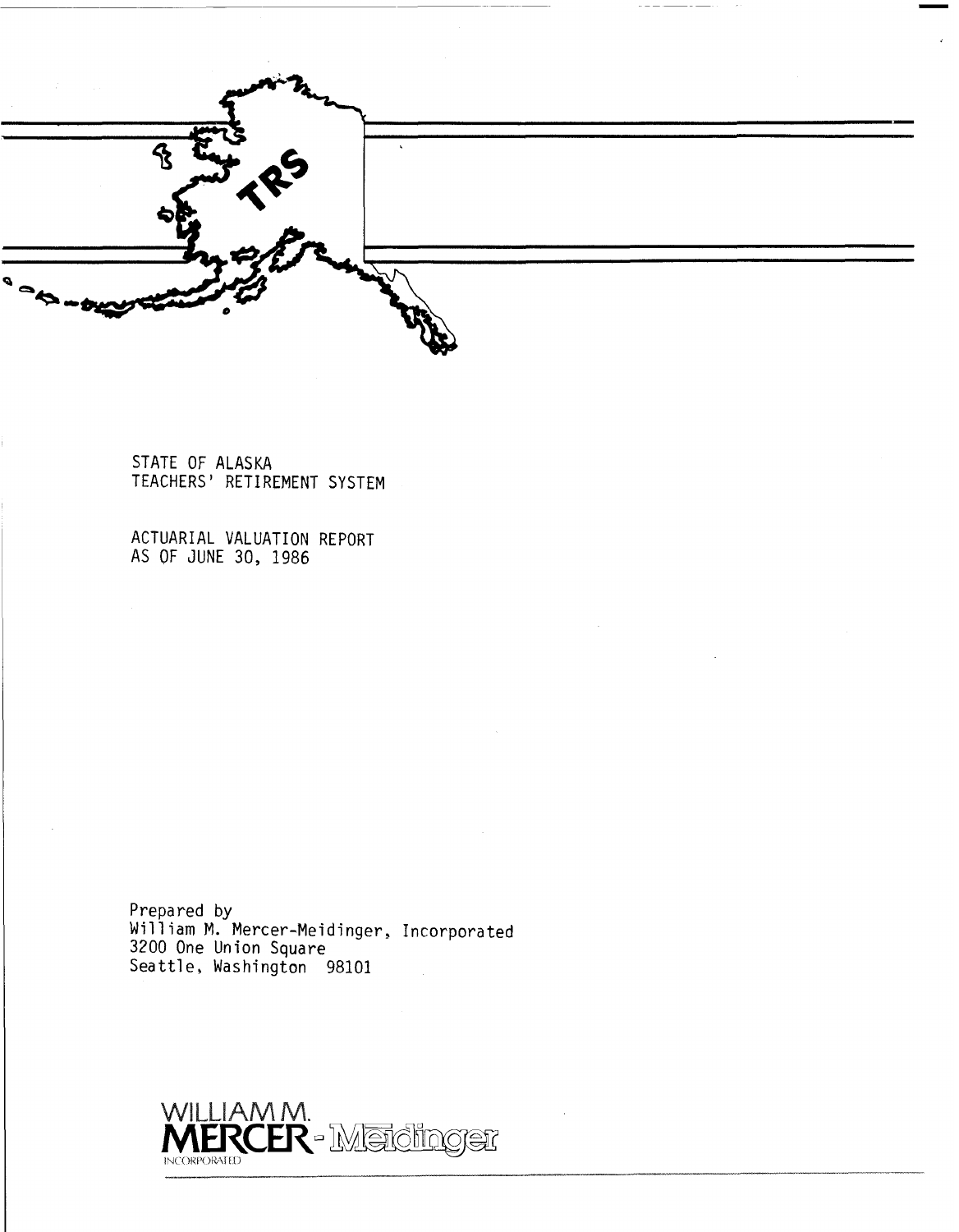# CONTENTS OF REPORT

 $\blacksquare$ 

 $\ddot{\phantom{a}}$ 

|                                  |                                                                                                                                                                              |  |                                          |  |                                                                                                                                |  |              |  |                      |  |  |  | Page                       |
|----------------------------------|------------------------------------------------------------------------------------------------------------------------------------------------------------------------------|--|------------------------------------------|--|--------------------------------------------------------------------------------------------------------------------------------|--|--------------|--|----------------------|--|--|--|----------------------------|
| HIGHLIGHTS .                     |                                                                                                                                                                              |  |                                          |  |                                                                                                                                |  | . <b>.</b> . |  |                      |  |  |  | 1                          |
|                                  |                                                                                                                                                                              |  |                                          |  |                                                                                                                                |  |              |  |                      |  |  |  | 3                          |
| Section $1$ - BASIS OF VALUATION | Section 1.1 - SUMMARY OF THE ALASKA TEACHERS'                                                                                                                                |  |                                          |  |                                                                                                                                |  |              |  |                      |  |  |  | 5                          |
|                                  | Section $1.2(a)$ - MISCELLANEOUS INFORMATION AS OF JUNE 30.<br>Section $1.2(b)$ - DISTRIBUTIONS OF ACTIVE PARTICIPANTS                                                       |  |                                          |  | RETIREMENT SYSTEM                                                                                                              |  |              |  |                      |  |  |  | 6<br>12<br>13              |
|                                  | Section $1.2(c)$ - STATISTICS ON NEW RETIREES DURING<br>Section 1.2(d) - STATISTICS ON ALL RETIREES AS OF JUNE 30 15<br>Section 1.2(e) - DISTRIBUTIONS OF ANNUAL BENEFITS OF |  |                                          |  | THE YEAR ENDING JUNE 30                                                                                                        |  |              |  |                      |  |  |  | 14                         |
|                                  | Section $1.3$                                                                                                                                                                |  | - ACTUARIAL BASIS.                       |  | RETIRED PARTICIPANTS.<br>TABLE 1 - TOTAL TURNOVER ASSUMPTIONS<br>TABLE 2 - DISABILITY RATES<br>TABLE 3 - RETIREMENT ASSUMPTION |  |              |  | <u>a a a a a a a</u> |  |  |  | 16<br>17<br>20<br>21<br>22 |
| Section 2 - VALUATION RESULTS.   | Section 2.1(a) - ASSETS AT JUNE 30, 1986.<br>Section 2.1(b) - CHANGES IN NET MARKET VALUE OF                                                                                 |  |                                          |  |                                                                                                                                |  |              |  |                      |  |  |  | 23<br>24                   |
|                                  | Section 2.1(c) - DEVELOPMENT OF VALUATION ASSETS AS OF<br>Section 2.2 - ACTUARIAL PRESENT VALUES AT JUNE 30, 1986                                                            |  |                                          |  | ASSETS DURING FISCAL YEAR 1986.<br>JUNE 30, 1986                                                                               |  |              |  |                      |  |  |  | 25<br>26<br>27             |
|                                  | Section 2.3                                                                                                                                                                  |  | - CALCULATION OF TOTAL CONTRIBUTION RATE |  |                                                                                                                                |  |              |  |                      |  |  |  | 28                         |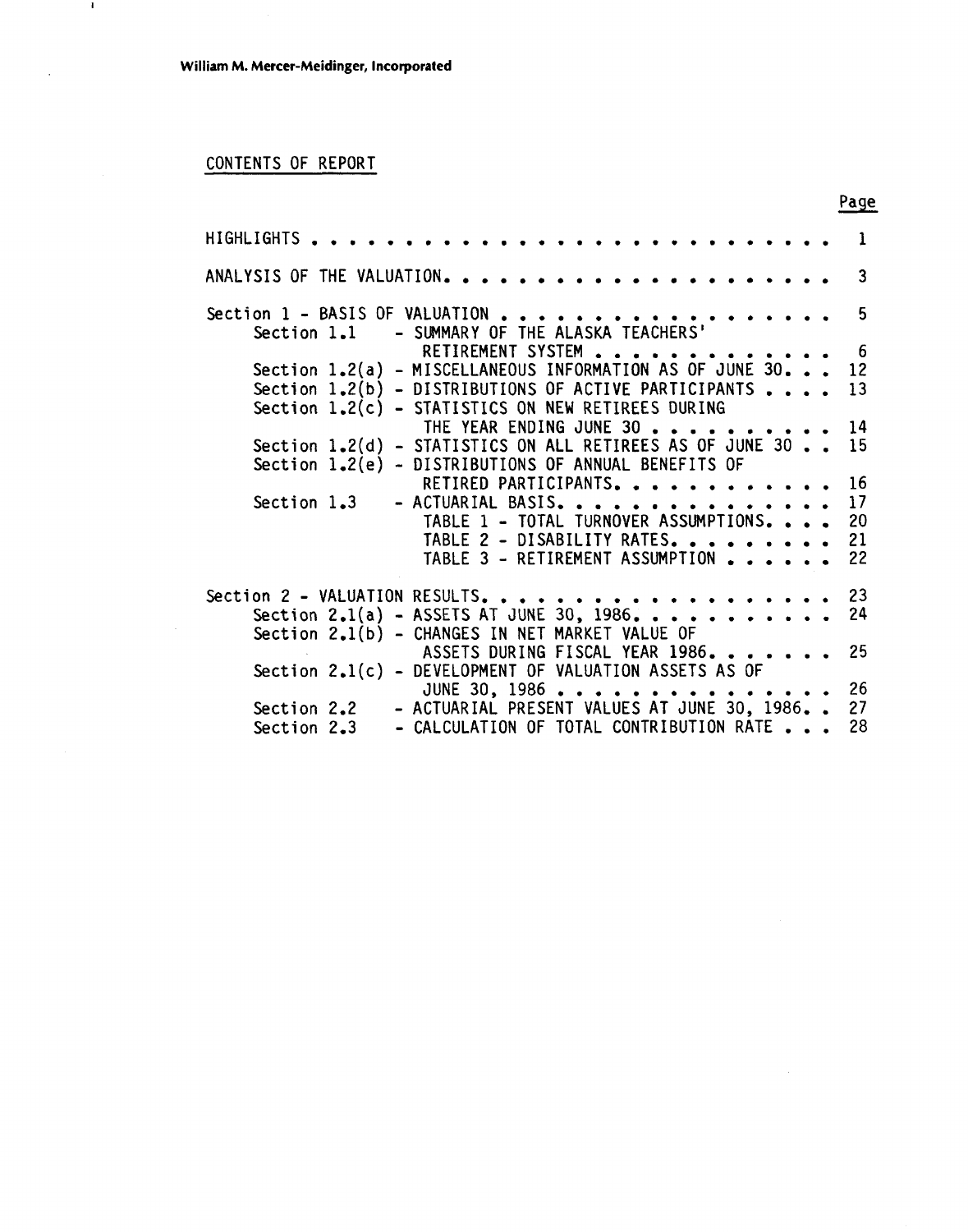#### HIGHLIGHTS

 $\pmb{\mathfrak{t}}$ 

This report has been prepared by William M. Mercer-Meidinger, Incorporated to:

- (1) present the results of a valuation of the Alaska Teachers' Retirement System as of June 30, 1986;
- (2) review experience under the plan for the year ended June 30, 1986;
- (3) determine the contribution rates for the State and for each school district in the system;
- **(4)** provide reporting and disclosure information for financial statements, governmental agencies, and other interested parties.<br>The report is divided into two sections. Section 1 describes the basis

of the valuation. It sumnari zes the plan provisions, provides information relating to the plan participants, and describes the funding methods and actuarial assumptions used in determining liabilities and costs.

Section 2 contains the results of the valuation. It includes the experience of the plan during the 1985-86 plan year, the current annual costs, and reporting and disclosure information.

The principle results are as follows:

| Funding Status as of June 30:                      | 1985**         | 1986        |
|----------------------------------------------------|----------------|-------------|
| Valuation Assets*<br>(a)                           | 833,617<br>\$. | \$1,040,173 |
| (b)<br>Present Value of<br>Accrued Benefits*       | 1,021,533      | 1,115,773   |
| Accrued Benefit Funding<br>(c)<br>Ratio, $(a)/(b)$ | 81.6%          | 93.2%       |
| Contributions for Fiscal Year                      | 1987 & 1988    | 1989        |
| Normal Cost<br>(a)                                 | 9.02%          | 9.36%       |
| Past Service Rate<br>(b)                           | 4.26%          | 1.80%       |
| Total Contribution Rate<br>(c)                     | 13.28%         | 11.16%      |

- \* In thousands.
- \*\* After change in assumptions.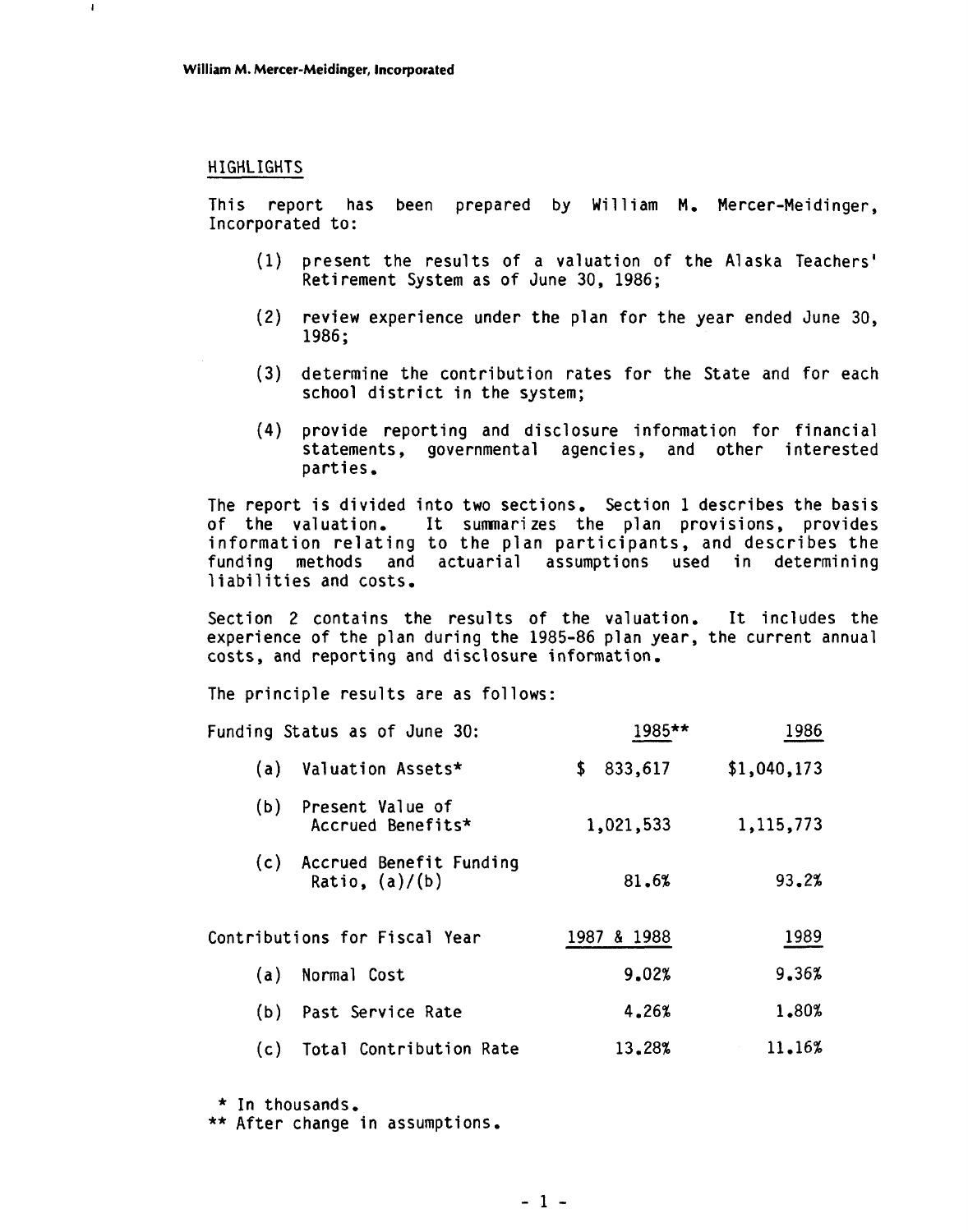In preparing this valuation, we have employed generally accepted actuarial methods and assumptions, in conjunction with employee data provided to us by the plan sponsor and financial information provided by the audited report from Peat, Marwick, Mitchell and Company, to determine a sound value for the plan liabilities. We believe that this value and the method suggested for funding it are in full compliance with the Governmental Accounting Standards Board, the Internal Revenue Code, and all applicable regulations.

Respectfully submitted,

Robert J. Richardson

Robert F, Richardson, ASA Gregory **T,** Smith

Gregory T. Smith

Senior Actuarial Assistant

RFR/GTS/js/jam

March 27, 1987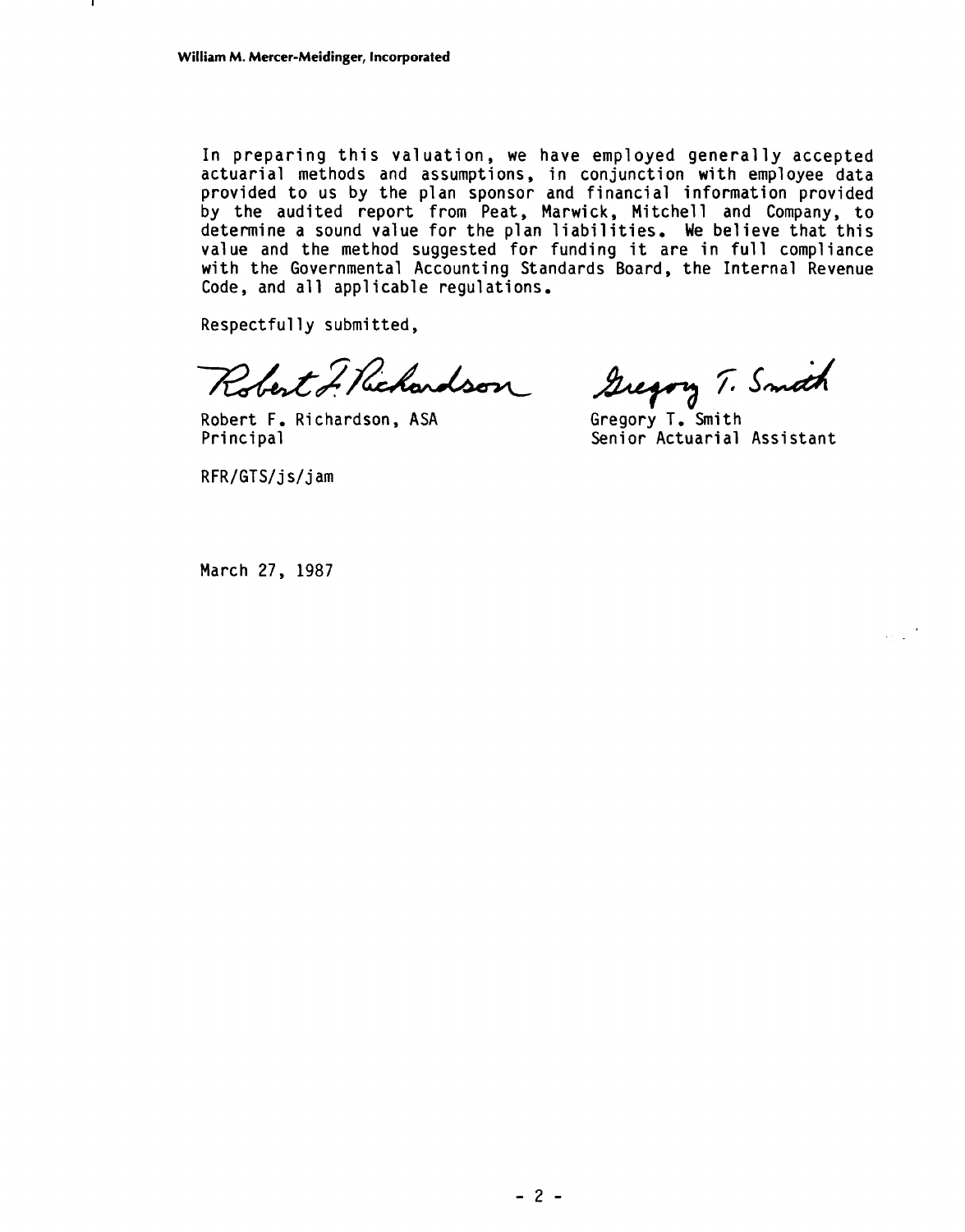#### ANALYSIS OF THE VALUATION

#### Investment Performance

During the 1986 fiscal year, the investment return rate, based upon market values, was even greater than last year's recordsetting performance. During the most recent plan year, the market value<br>investment return rate was 24.6%. Using the three-year smoothing investment return rate was 24.6%. approach, valuation assets returned 17.6% during the year . . . thus leading to a very large actuarial gain from investment sources. This actuarial gain was primarily responsible for the large drop in the past service rate and the large increase in the accrued benefit funding ratio.

#### Health Inflation

For the second year in a row, there has been a decrease in the monthly premium to provide retiree health coverage under the TRS. For FY87, the premium is \$165 per month, down from \$168.25 from a year ago. Thus, there was a significant actuarial gain from the health inflation assumption for the first time in FY86.

#### Membership Statistics

As we have discussed for the last few years, there has been a steady trend upward in the average age of TRS members. For the 8.5-year period from January 1, 1977 to June 30, 1986, the average annual increase has been .34 years. In the most recent year, the increase was much larger than even this average, with an increase of .44 years. This increase in average age tends to increase costs, especially the normal cost. For the first time in several years, average credited service had a measurable increase, going from 9.54 years to 9.81 years. Salary increases last year were somewhat more, on average, than in prior years, with an increase of 7.76%.

#### Retiree Statistics

The number of new retirees during FY86 dropped down to 189, much fewer than the year before, but more in keeping with the statistics in prior years. Perhaps of greatest significance was the 1.11 increase in average age at retirement for the service retirements. A year ago, the average age at retirement for a service retirement was 54.95, while this year it increased to 56.06.

#### Conclusions

For the second straight year, investment performance has been instrumental in increasing the funding ratio and decreasing costs for the TRS. Also, there were significant actuarial gains generated from<br>the less-than-anticipated retiree health insurance premium. The the less-than-anticipated retiree health insurance premium. retirement incentive program (RIP) will probably result in significant changes in the demographic makeup of the average TRS member. In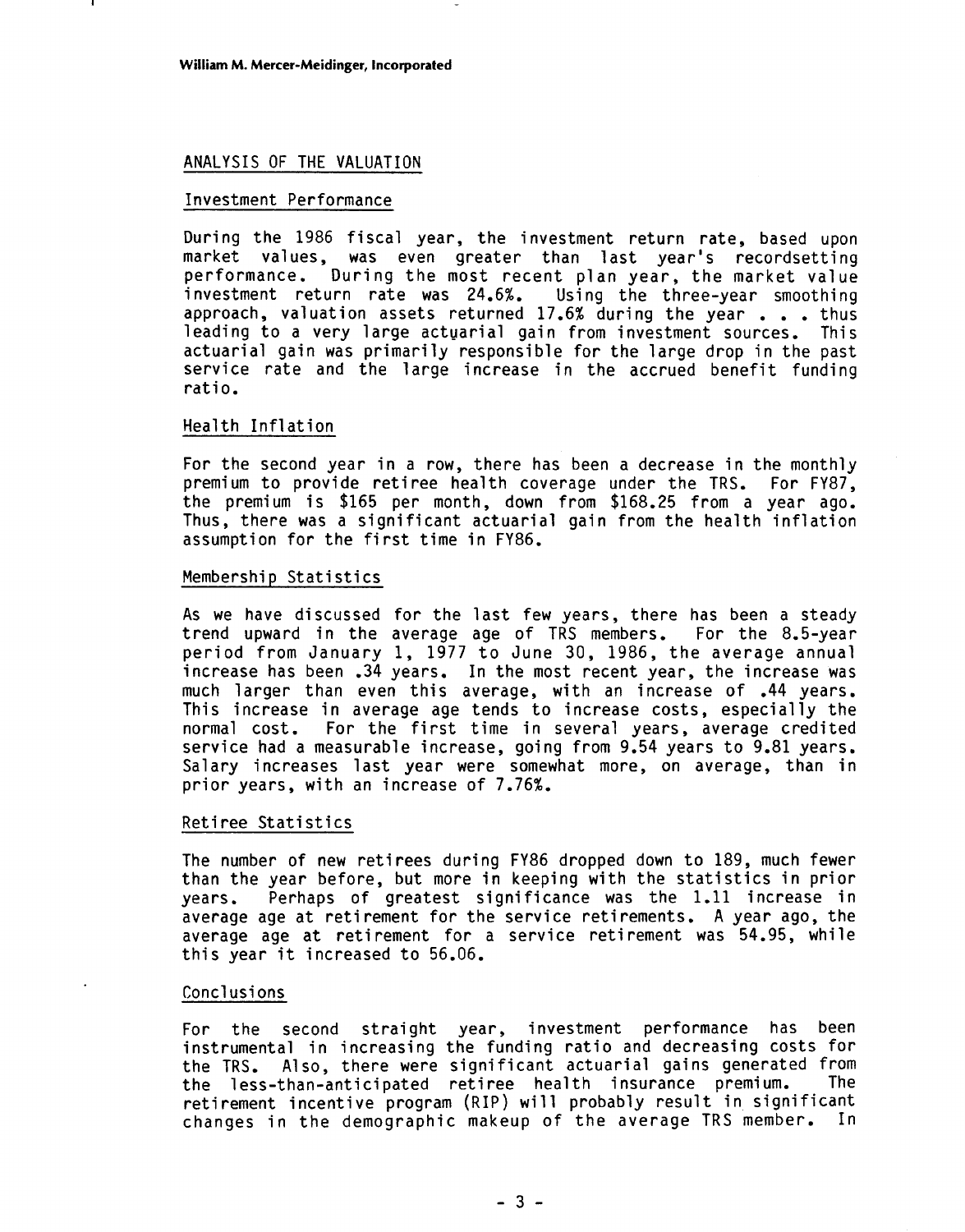general, a decrease in average age will lead to a decrease in the normal cost rate. As before, the most important factor will be the investment performance of the fund. With another excellent year like we have experienced during the last two, the Teachers' Retirement System might achieve full funding.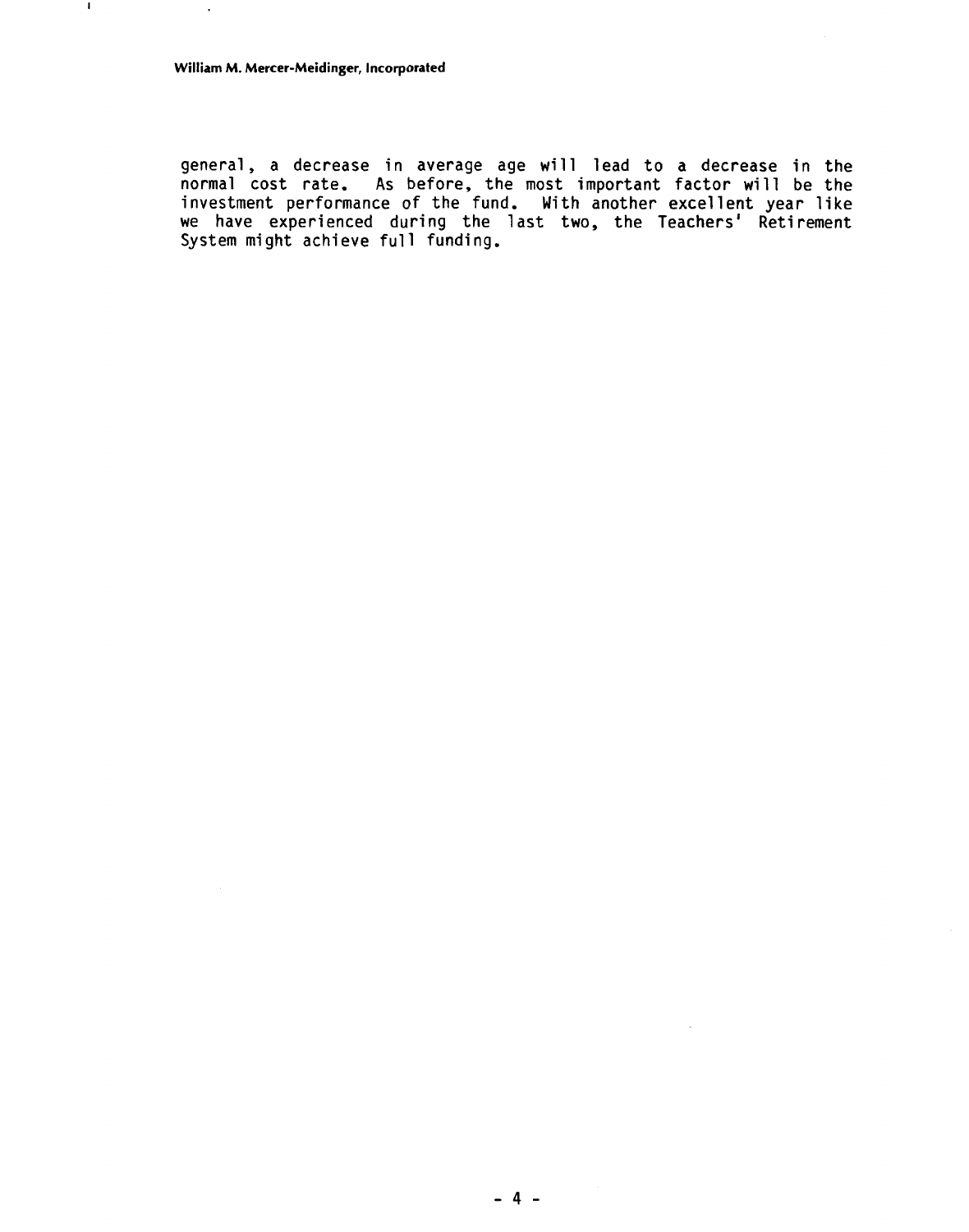#### Section 1 BASIS OF THE VALUATION

In this section, the basis of the valuation is presented and described. This information--the provisions of the plan and the census of participants--is the foundation of the valuation, since these are the present facts upon which benefit payments will depend.

A summary of plan provisions is provided in Section 1.1 and participant census information is shown in Section 1.2.

The valuation is based upon the premise that the plan will continue in existence, so that future events must also be considered. These future events are assumed to occur in accordance with the actuarial assumptions and concern such events as the earnings of the fund, the number of participants who will retire, die, terminate their services, their ages at such termination and their expected benefits.

The actuarial assumptions and the actuarial cost method, or funding method, which have been adopted to guide the sponsor in funding the plan in a reasonable and acceptable manner, are described in Section 1.3.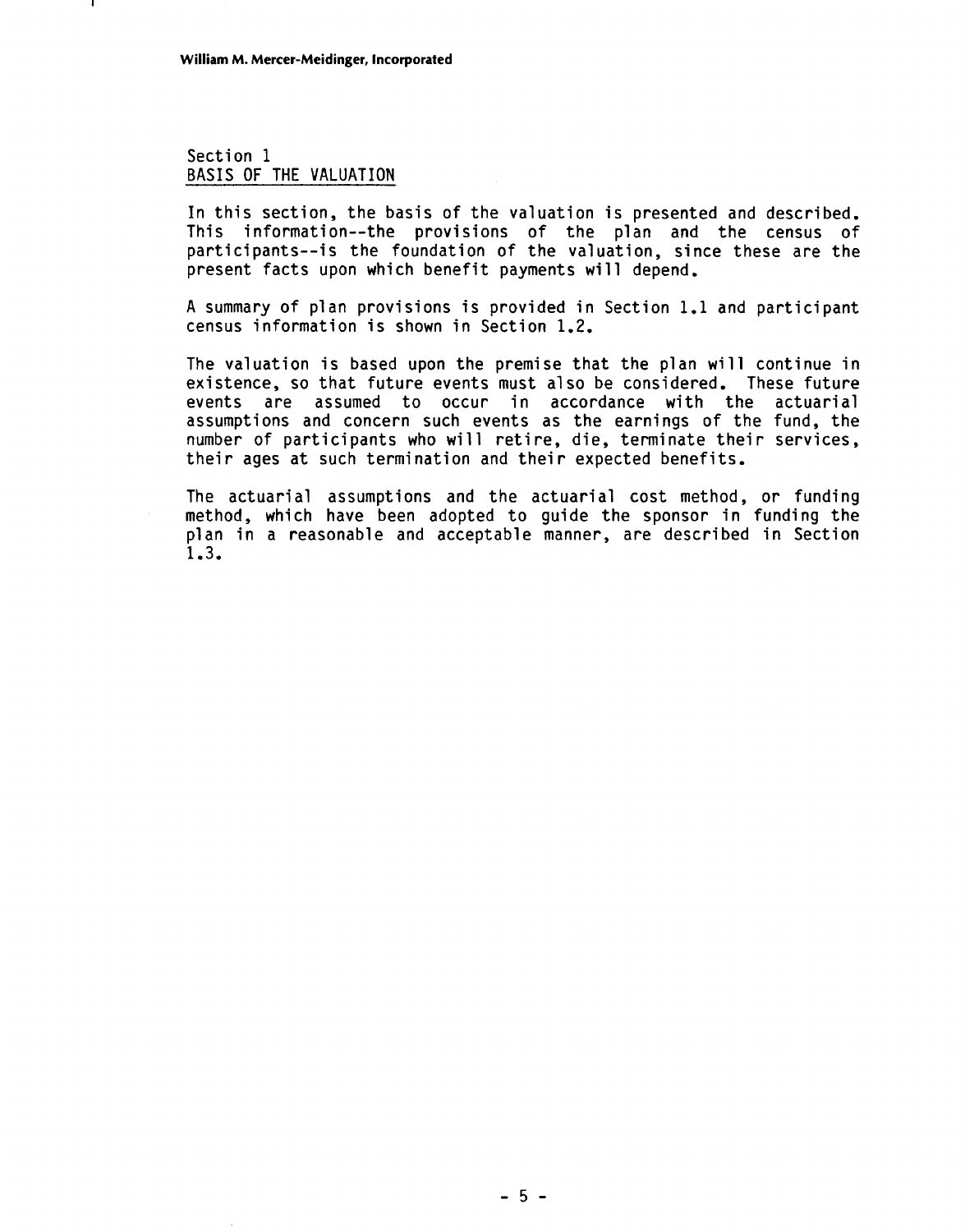#### Section 1.1 SUMMARY OF THE ALASKA TEACHERS' RETIREMENT SYSTEM

 $(1)$  Plan

The Teachers' Retirement System of Alaska is a joint contributory retirement system to provide benefits for teachers of the State.

(2) Effective Date

June 30, 1955, as amended through June 30, 1986.

(3) Administration of Plan

The Commissioner of Administration appoints the administrator of the System; the Alaska Teachers' Retirement Board makes recommendations to the Commissioner of Administration; and the Commissioner of Revenue invests the funds.

(4) Membership

Membership in the A1 aska Teachers' Retirement System is compulsory for each certificated elementary or secondary teacher, certificated school nurse, and other certificated personnel who are employed on a full-time or part-time basis in a position which requires a teaching certificate as a condition of employment in the public schools of Alaska, the Commissioner of Education, supervisors within the Department of Education, and all full-time or part-time teachers of the University of Alaska and administrative personnel occupying a full-time position at the University of Alaska which requires academic standing and is approved by the Administrator. Certain State legislators may also elect to be eligible for membership.

(5) Credited Service

A year of membership service is defined to be the same as a school term which is currently a minimum of 172 days, and fractional service credit is on a daily rate basis. Credit is granted for all Alaskan public school service. Credit is granted for accrued, unused sick leave as reflected by the records of the last employer once a member has been on<br>retirement an equal amount of time. meets eligibility retirement an equal amount of time, meets requirements and has completed an application for the credit.

(6) Contributions by Teachers

Effective July 1, 1970, each teacher shall contribute 7% of base salary earned from July 1 to the following June 30.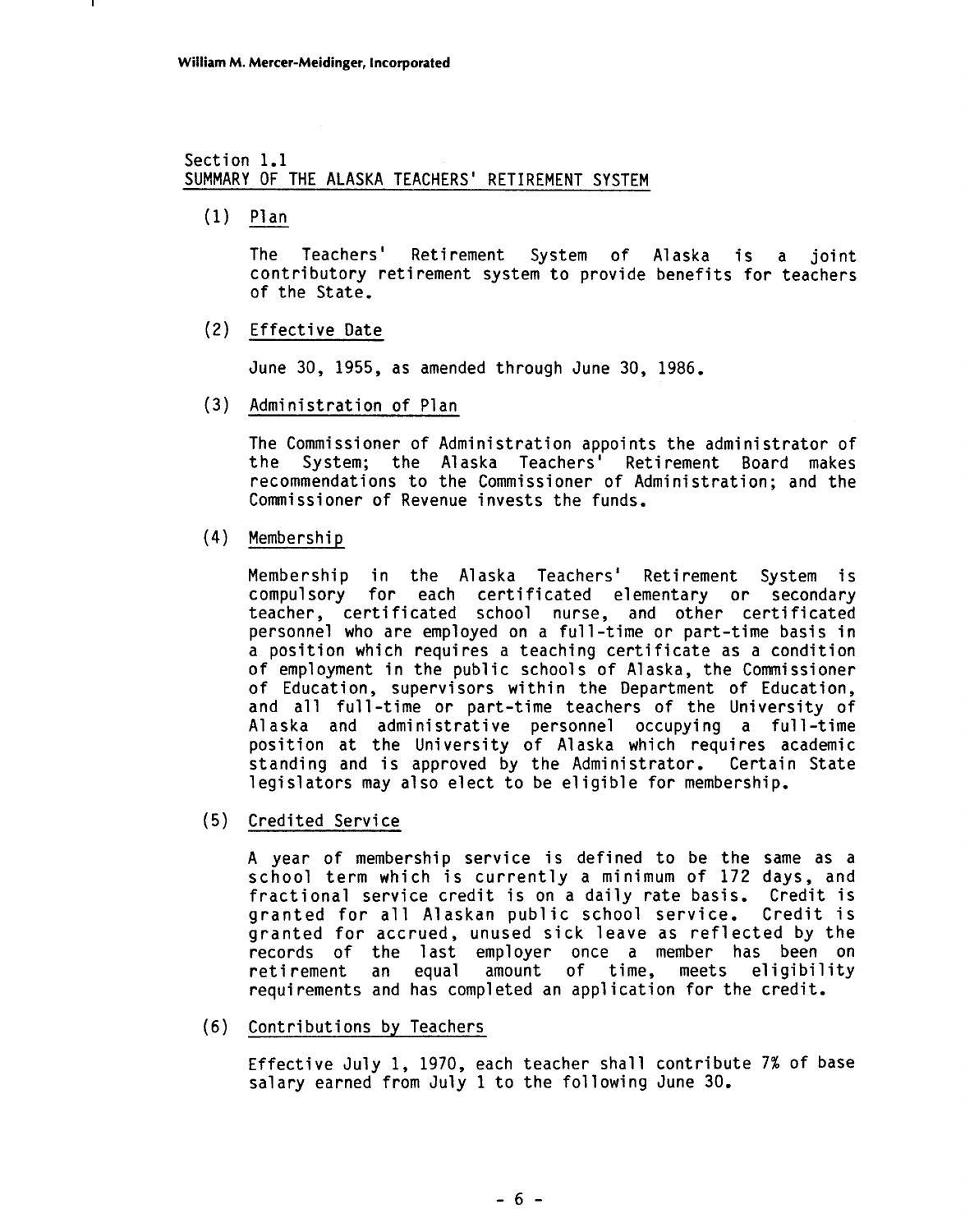### (7) Voluntary Supplemental Contributions

If a teacher who first joined the system before July 1, 1982 wi shes to make his or her spouse or minor children eligible for a spouse's pension and/or survivor's pension a1 lowance, the teacher may elect to make supplemental contributions of an additional 1% of base salary commencing not later than 90 days after marriage, or the birth or adoption of a child, or upon re-entry into the system provided there was at least a twelve (12) month break in service.

#### (8) Arrearage Contributions

 $\mathcal{A}^{\pm}$ 

Up to ten years of public or non-public teaching service, or service by a certificated person in a position requiring certification, in an accredited school not covered under the Teachers' Retirement System, or service in an institution of higher learning not under the control of the Board of Regents of the University of Alaska, may be credited for retirement purposes. For teachers first hired after July 1, 1978, the full actuarial cost of providing benefits for the service will be borne by the teacher. No fractional credit is granted for outside service.

Service as a teacher, a certificated person employed in a full-time position requiring a teaching certificate, or a professional educator, in an Alaska B.I.A. school or school system may be credited for retirement purposes. Contributions are required for service which is claimed. There is no limit on the amount of Alaska B.I.A. service that may be claimed. ene amount of Araska BillA. Service onde may be crathed.<br>Fractional credit is granted for Alaska B.I.A. service and<br>military service.

A maximum of five years of mi 1 i tary service may be credited for A maximum of five years of military service may be credited for<br>retirement purposes; however, the maximum outside and military service credit may not exceed ten years, unless entry into the military is immediately preceded by TRS service and following discharge is continued by TRS service within one year. contributions are required for service which is claimed.<br>Fractional credit is granted for military service.

#### (9) Retroactive Contributions

If a teacher was not subject to the provisions of the Retirement Act and, at a later date became subject to them due to legislative changes of the eligibility requirements, the teacher may elect to receive credit for creditable service prior to membership by submitting to the Retirement Fund an amount equal to the contributions that would have been made if the teacher had been a member of the System for any year's service after June 30, 1955, plus interest thereon. Retroactive contributions are not required for creditable membership service before July 1, 1955.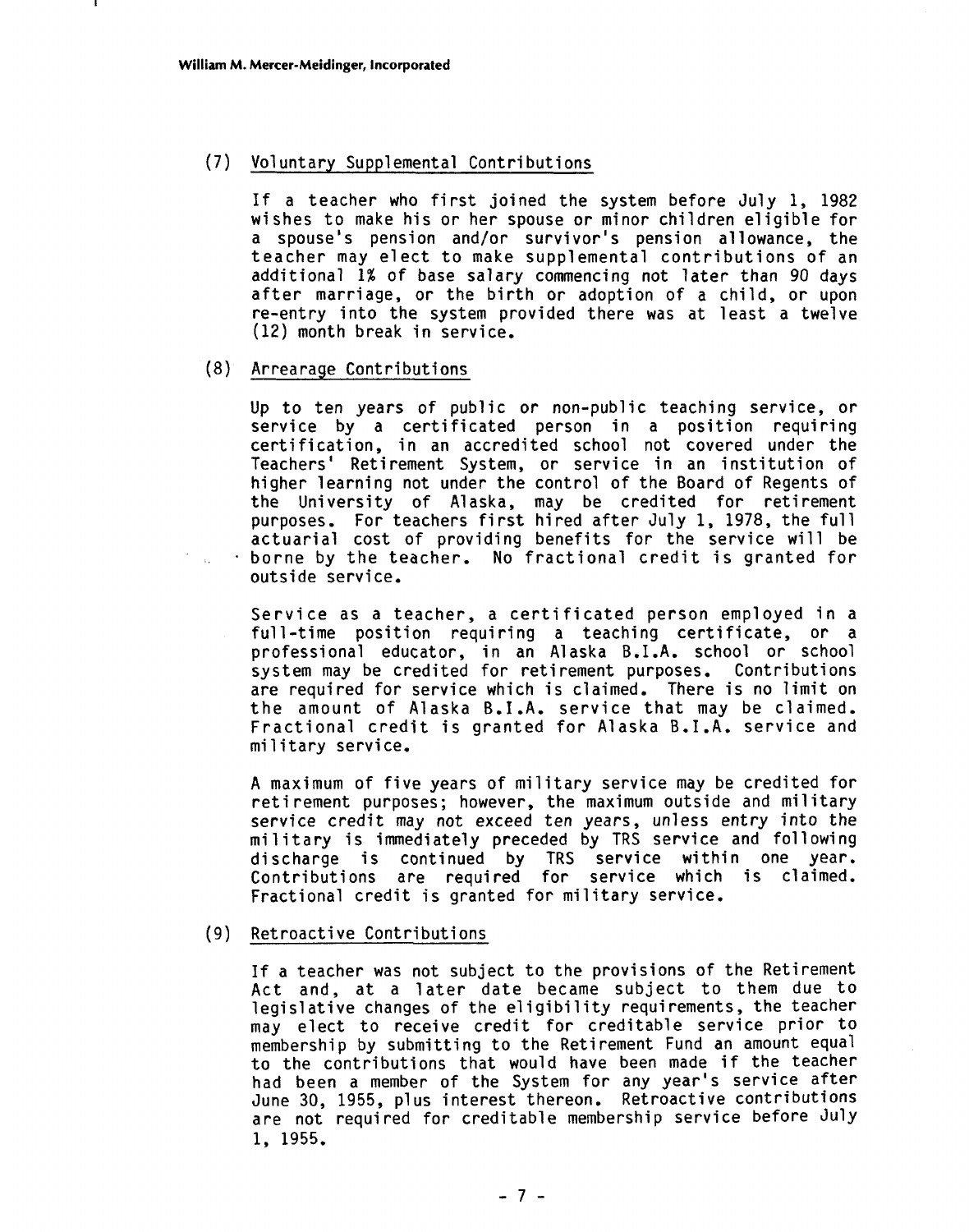(10) Employers' and State's Contributions

The employer and the State each contribute an amount equal to one-half of the amount required in addition to member contributions to finance the benefits of the System.

(11) Rate of Interest

The amount deposited in a member account will be credited with interest at the rate established for a school year at the end of such school year. Effective June 30, 1974, the interest rate was increased to  $4-1/2\%$ .

(12) Withdrawal of Mandatory Contributions

If a member terminates teaching services in Alaska, mandatory contributions may be withdrawn. Upon request, a terminated teacher will receive a refund of the balance of the member<br>contribution account.

- (13) Reinstatement of Contributions
	- ., If Mandatory Contributions are withdrawn and a member subsequently resumes teaching in Alaska, the member will be indebted to the Teachers' Retirement Fund in the amount of the total refund. The reinstatement indebtedness bears compound interest at the rate prescribed by regulation to the date of repayment or the date of retirement, whichever occurs first.
- (14) Normal Retirement Eligibility

Meeting the requirement of either (a) or (b) below:

- (a) Upon attaining age 55 and meeting one of the following service requi rements :
	- (1) Eight years of fully-paid membership service, or
	- 15 years of fully-paid creditable service, the last five of which have been membership service; (after July 1, 1975 a new member needs eight years of fully-paid membership service); or
	- (3) Five years of fully-paid membership service and three years of fully-paid Alaska B.I.A. service;
- or;
- (b) At any age after meeting one of the following service requi rements:
	- (1) 25 years of fully-paid creditable service, the last five of which are membership service; or
	- (2) 20 years of fully-paid membership service; or
	- (3) 20 years of fully-paid combined membership service and Alaska B.I.A. service, the last five of which are membership service.
	- (4) has at least one-half year of membership service as a part-time teacher for each of 20 school years.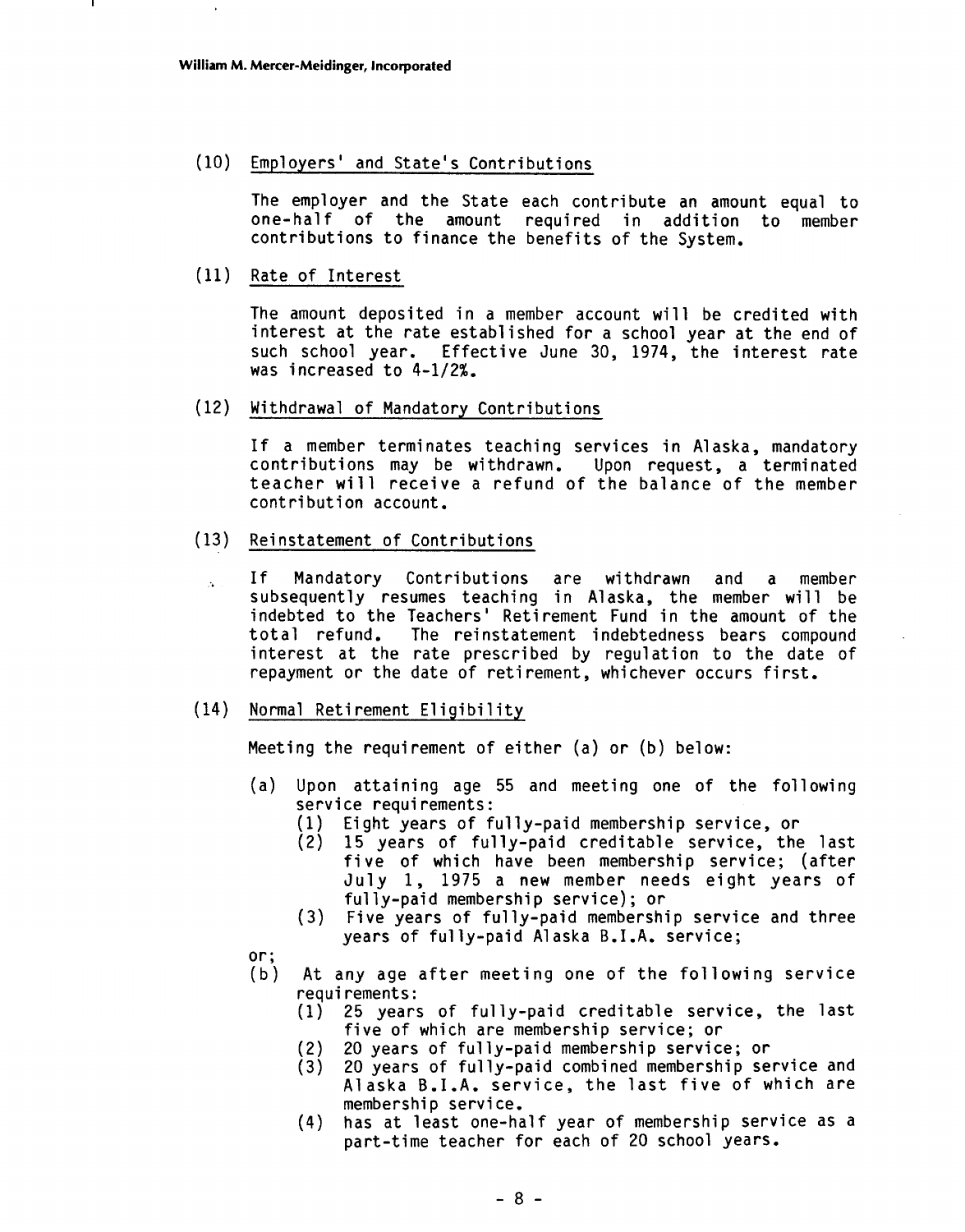A retired teacher who has been receiving a disability retirement benefit shall be eligible for a service retirement benefit upon or after satisfying normal retirement eligibility.

(15) Early Retirement El igibil ity

Upon attaining age 50 and meeting one of the following service requi rements :

- (1) Eight years of ful ly-paid membership service, or
- (2) 15 years of fully-paid creditable service, the last five of which have been membership service; (after July 1, 1975 a new member needs eight years of fully-paid membership service) ; or
- **(3)** Five years of fully-paid membership service and three years , of fully-paid Alaska B.I.A. service.
- **(16)** Computation of Average Base Salary

. **A** teacher's average base salary is determined by averaging the teacher's highest base salary which the teacher received for any three years of membership service.

(17) Norma1 Reti rement Benefit

The normal retirement benefit is 2% of the teacher's Average Base Salary multiplied by the total number of years of creditable service.

(18) Early Reti rement Benefit

A teacher who meets the service requirements for normal retirement, but not the age requirements, may elect to have reduced payments commence as early as age 50. The reduced Early Retirement Benefit is equal to the actuarial equivalent of the

normal retirement benefit.<br>(19) Indebtedness Owing At Retirement

If on the date of making application for retirement, a teacher has not paid the full amount of his indebtedness including interest to the Retirement Fund, the retirement benefit will be reduced for life by an amount equal to the actuarial equivalent of the outstanding indebtedness at the time of retirement.

(20) Re-employment of a Retired Teacher

If a retired teacher is reemployed in a position covered under the System, the reti rement benefit will be suspended during the

period of reemployment.<br>During such period of reemployment, retirement contributions are mandatory.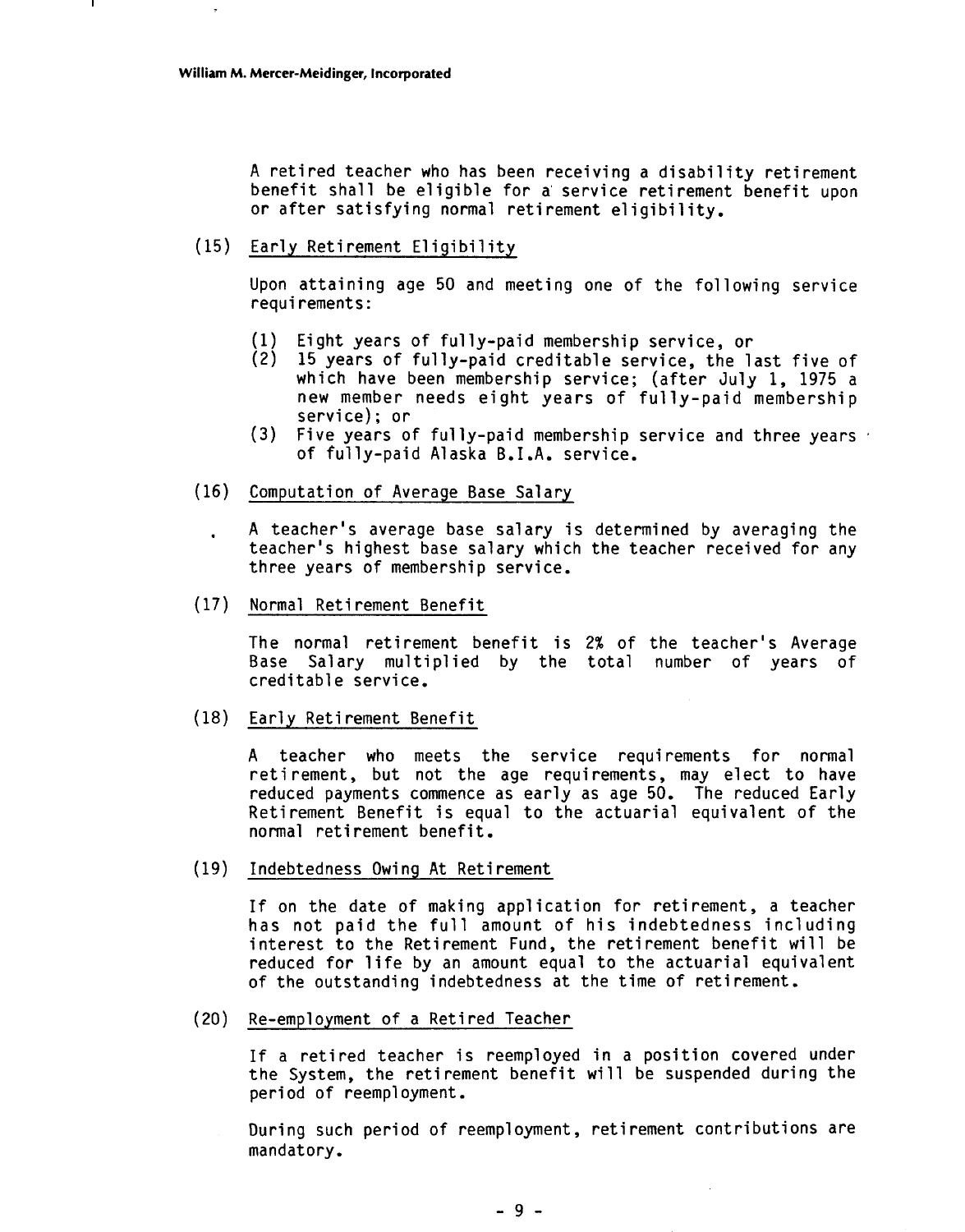#### (21) Disability Retirement Benefits

A disability retirement benefit may be paid if a teacher has become permanently disabled before 55 and has at least five years of membership service.

The benefit will be equal to 50% of the disabled teacher's base salary immediately prior to becoming disabled. This benefit will be increased by 10% of the teacher's base salary for each minor child up to a maximum of 40%.

When the disabled teacher attains age 55, the disability benefit will automatically terminate. A normal retirement benefit will be computed as if the teacher had been in membership service during the period of disability, and a service retirement will be granted.

(22) Cost-of-Living Allowance

An eligible retired teacher who remains in Alaska is entitled to receive an additional cost-of-living allowance equal to 10% of the base retirement benefit.

(23) Post -Ret i rement Pension Adjustment

When the administrator determines that the cost of living has increased and that the financial condition of the retirement fund permits, all retirement benefits may be increased. The amount of the increase shall be not more than 4% compounded for each year of retirement, or the cost-of-living increase since the date of retirement, reduced by prior Post-Retirement Pension Adjustments.

(24) Lump Sum Death Benefit

Upon a non-occupational death of a member who has made no supplemental contributions or who made supplemental contributions for less than one year and has completed less than one year of membership service, a lump-sum benefit shall be paid to the designated beneficiary. The lump-sum benefit is the teacher's accumulated member contribution account. If the teacher is in active service at the time of death after completing at least one year of membership service but before becoming a vested member, an additional death benefit equal to \$1,000 plus \$100 for each year of membership service (the total not to exceed \$3,000), plus \$500 if the teacher is survived by one or more minor children is a1 so payable.

If the teacher had received a retirement benefit prior to his death, payment shall be his accumulated contributions, plus<br>interest, minus all benefits paid.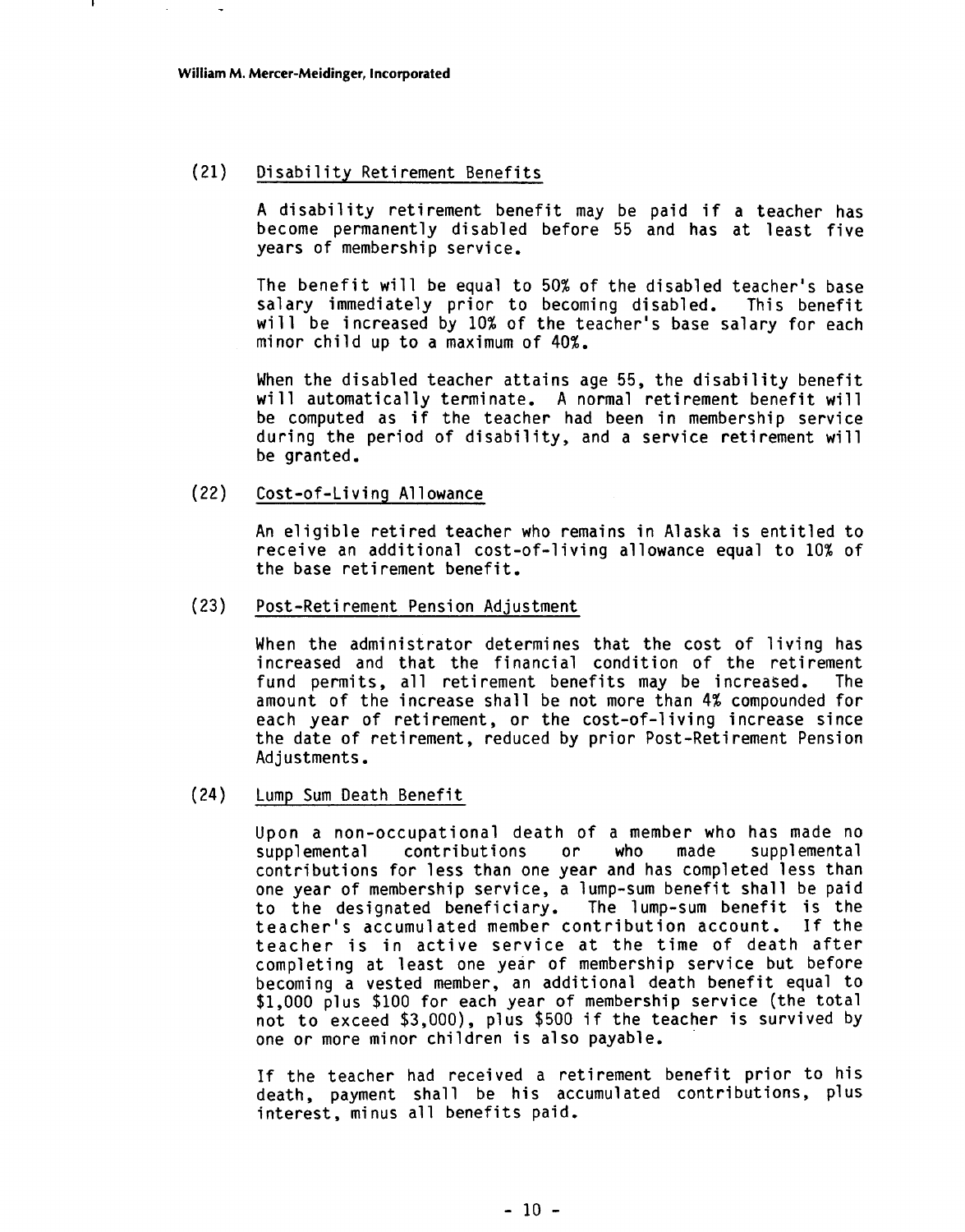$\mathbf{r}$ 

### (25) Survivor ' s A1 **1** owance

If a teacher dies while in service or while receiving a service or disability retirement benefit, is survived by one or more mi nor children and has made supplemental contributions for at least one year before his death, his surviving spouse is entitled to the survivor's allowance. The amount of the benefit is 35% of the teacher's base salary immediately prior to his death or becoming disabled for his spouse and 10% for each minor child up to a maximum of 40%.

### (26) Spouse' s Pension

If a teacher has made supplemental contributions for at least one year and dies while in membership service, or while receiving a disability benefit, or if a teacher has made supplemental contributions for at least five years and dies while on retirement or in deferred retirement status, the surviving spouse is entitled to receive the Spouse's Pension. The amount of the benefit is 50% of the service retirement benefit that the deceased teacher was receiving or would have recei ved. The Spouse's Pension commences the month following the member's death. The payment ceases when the spouse dies.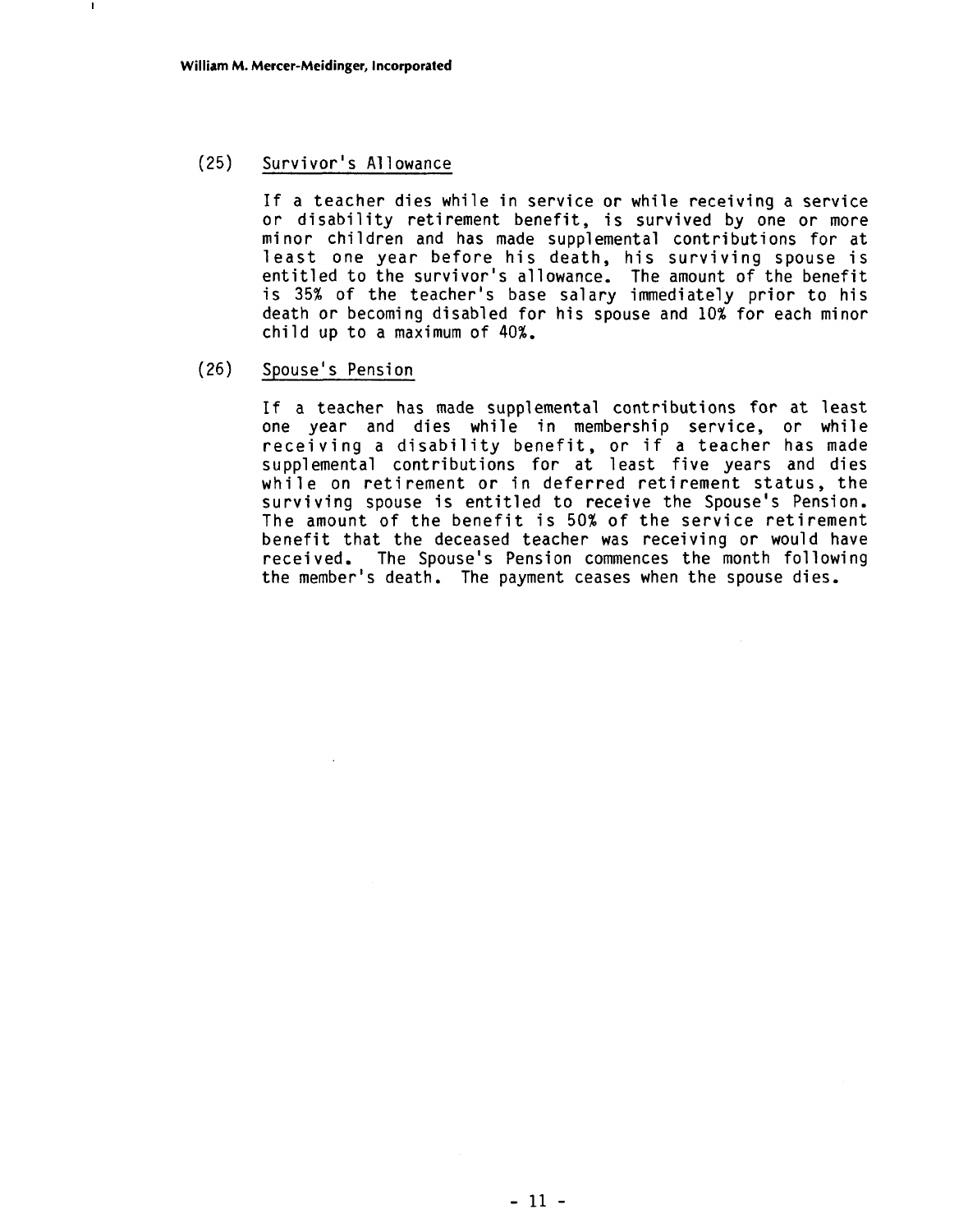### Section 1.2(a) MISCELLANEOUS INFORMATION AS OF JUNE 30-

 $\mathbf{r}$ 

|     | Section $1.2(a)$<br>MISCELLANEOUS INFORMATION AS OF JUNE 30 |                      |                                               |                            |                      |           |
|-----|-------------------------------------------------------------|----------------------|-----------------------------------------------|----------------------------|----------------------|-----------|
|     |                                                             |                      |                                               | Active                     | Members              |           |
|     |                                                             | 1982                 | 1983                                          | 1984                       | 1985                 | 1986      |
| (1) | Number                                                      | 7,563                | 7,899                                         | 8,259                      | 8,684                | 8,824     |
| (2) | Number Vested                                               |                      |                                               |                            |                      | 4,233     |
| (3) | Average Age                                                 | 39.19                | 39.47                                         | 39.76                      | 40.04                | 40.48     |
| (4) | Average Credited<br>Service                                 | 9,55                 | 9.51                                          | 9.53                       | 9.54                 | $9.81 -$  |
| (5) | Average Annual<br>Salary                                    | \$35,903             | \$37,323                                      | \$39,416                   | \$41,238             | \$44,440  |
|     |                                                             |                      |                                               | Retirees and Beneficiaries |                      |           |
| (1) | Number                                                      | 1,485                | 1,712                                         | 1,764                      | 2,022                | 2,098     |
| (2) | Average Age                                                 | 63.28                | 62.60                                         | 63.17                      | 62.75                | 63.18     |
| (3) | Average Monthly<br>Benefit Base                             | \$<br>948            | \$1,041                                       | \$1,060                    | \$1,176              | \$1,205   |
|     | C.0.L.A.                                                    | \$<br>59             | \$<br>68                                      | \$<br>68                   | \$<br>79             | \$<br>79  |
|     | P.R.P.A.                                                    | \$<br>187            | \$<br>197                                     | \$<br>188                  | \$<br>279            | \$<br>258 |
|     | Total                                                       | \$1,194              | \$1,306                                       | \$1,316                    | \$1,534              | \$1,542   |
|     |                                                             |                      |                                               | Vested Terminations        |                      |           |
| (1) | Number                                                      | 343                  | 430                                           | 509                        | 335                  | 481       |
| (2) | Average Age                                                 | 45.51                | 47.50                                         | 46.75                      | 45.49                | 47.74     |
| (3) | Average Monthly Benefit                                     | 736<br>$\frac{1}{2}$ | $\mathsf{S}$<br>908                           | \$<br>944                  | $\frac{1}{2}$<br>850 | \$1,178   |
|     |                                                             |                      | Not Vested Terminations With Account Balances |                            |                      |           |
| (1) | Number                                                      | 987                  | 1,037                                         | 914                        | 1,093                | 869       |
| (2) | Average Account Balance                                     | \$5,230              | \$5,360                                       | \$5,573                    | \$6,649              | \$8,356   |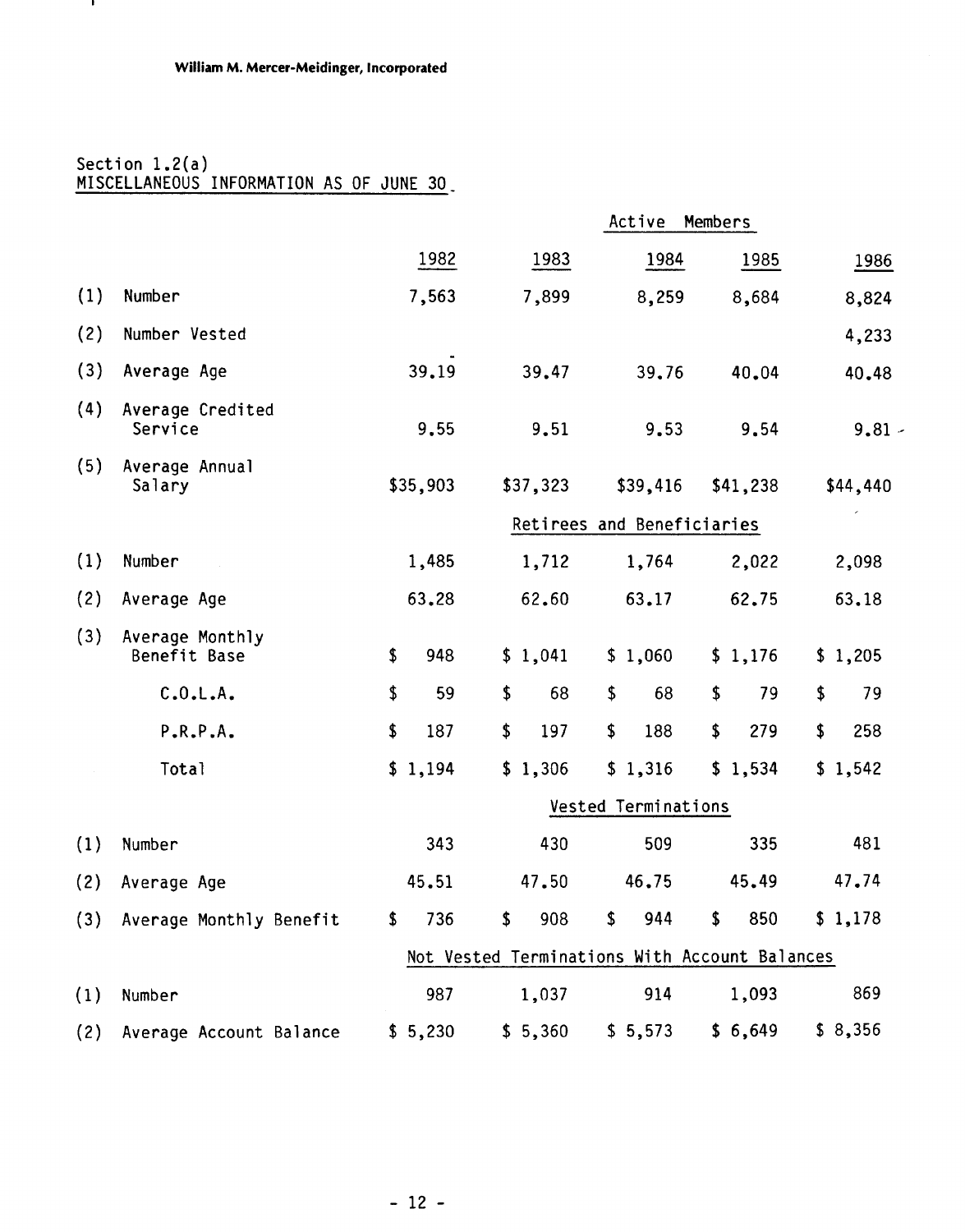|                |           |                | ------ ANNUAL EARNINGS BY AGE------ |                 |                        |               | ---- ANNUAL EARNINGS BY SERVICE---- |                 |              |
|----------------|-----------|----------------|-------------------------------------|-----------------|------------------------|---------------|-------------------------------------|-----------------|--------------|
|                |           | NUMBER         | TOTAL                               | <b>AVERAGE</b>  |                        | NUMBER        | TOTAL                               | <b>AVERAGE</b>  |              |
|                | AGE.      | 0F             | <b>ANNUAL</b>                       | ANNUAL          | <b>SFRVICE</b>         | CF            | ANNUAL                              | ANNUAL          |              |
|                | GROUP     | <b>PEOPLE</b>  | <b>EARNINGS</b>                     | <b>EARNINGS</b> | GROUP.                 | <b>PEOPLE</b> | <b>EARNINGS</b>                     | <b>EARNINGS</b> |              |
|                | $0 - 19$  | $\mathbf{0}$   | $\mathbf{0}$ .                      | $0_{\bullet}$   | O.                     | 1449          | 55737024.                           | 38466.          |              |
|                | $20 - 24$ | R <sub>1</sub> | 2420657.                            | 29885.          |                        | 1160          | 46370852.                           | 39975.          |              |
|                | $25 - 29$ | 662            | 22235730.                           | 33589.          | 2.                     | 1003          | 41641000.                           | 41516.          |              |
|                | $30 - 34$ | 1468           | 56445168.                           | 38450.          | 3                      | $-672$        | 29122098.                           | 43336.          |              |
|                | $35 - 39$ | 2304           | 99279048.                           | 43090.          |                        | 701           | 30780484.                           | 43909.          |              |
|                | $40 - 44$ | 2016           | 94873984.                           | 47061.          | $0 - 4$                | 4985          | 203651920.                          | 40853.          |              |
|                | $45 - 49$ | 1244           | 61975416.                           | 49819.          | $5 - 9$                | 2061          | 97665256.                           | 47387.          |              |
|                | $50 - 54$ | 662            | 34444760                            | 52031.          | $10 - 14$              | 1074          | 53720340.                           | 50019.          |              |
|                | $55 - 59$ | 274            | 14375239.                           | 52464.          | $15 - 19$              | 585           | 30547710.                           | 52218.          |              |
|                | $60 - 64$ | $-92$          | 4888060.                            | 53131.          | $20 - 24$              | 109           | 5999505.                            | 55041.          |              |
|                | $65 - 69$ | $18 -$         | 1028308.                            | 57128.          | $25 - 29$              | 9.            | 485756.                             | 53973.          |              |
|                | $70 - 74$ | $\mathbf{2}$   | 122785.                             | 61393.          | $30 - 34$              |               | 65996.                              | 65996.          |              |
|                | $75 - 79$ | $\mathbf{1}$   | 46953.                              | 46953.          | $35 - 39$              | 0             | $0_{\bullet}$                       | $^{\circ}$ .    |              |
|                | $80+$     |                | $\mathbf{0}$ .                      | $\mathbf{0}$ .  | $-40+$                 |               | $0 -$                               | $\mathbf{0}$ .  |              |
|                | TOTAL     | 8824           | 392136128.                          | 44440.          | TOTAL                  | 8824          | 392136512.                          | 44440.          |              |
|                |           |                |                                     |                 |                        |               |                                     |                 |              |
|                |           |                |                                     |                 | SERVICE GROUP          |               |                                     |                 |              |
| <b>AGE</b>     | $0 - 4$   | $5 - 9$        | $10 - 14$                           | $15 - 19$       | $20 - 24$<br>$25 - 29$ | $30 - 34$     | $35 - 39$                           | $40+$           | TUTAL        |
| $0 - 19$       | 0         |                | $\Omega$<br>0                       | 0               | 0                      | 0<br>0        | $\mathbf{0}$                        | $\mathbf 0$     | $\mathbf{O}$ |
| $20 - 24$      | 81        |                | $\mathbf{0}$<br>$\mathbf 0$         | 0               |                        |               | $\Omega$                            | $\Omega$        | 81           |
| $25 - 29$      | 626       |                | 36<br>$\mathbf 0$                   | 0               |                        |               | 0.                                  | 0.              | 662          |
| $30 - 34$      | 1125      | 314            | 29                                  | $\mathbf 0$     |                        |               | $\Omega$                            | 0               | 1468         |
| $35 - 39$      | 1371      | 605            | 274                                 | 54              |                        | n.<br>U.      | $\Omega$                            | $\mathbf 0$     | 2304         |
| $40 - 44$      | 921       | 535            | 357                                 | 191             | 12                     | O.<br>C.      | O.                                  | 0               | 2016         |
| $45 - 49$      | 482       | 309            | 21B                                 | 189             | 45                     | 0             | 4                                   | $\mathbf 0$     | 1244         |
| $50 - 54$      | 242       | 162            | 122                                 | 103             | 32                     | n.            | $\mathbf{r}$                        | n.              | 662          |
| $55 - 59$      | 89        |                | 53<br>79                            | 34              | 14                     |               |                                     |                 | 274          |
| $60 - 64$      | 40        |                | 15<br>15                            | 13              |                        |               |                                     |                 | 92           |
| $65 - 69$      | 8         |                |                                     |                 |                        |               |                                     |                 | 18           |
| $70 - 74$      | o         |                |                                     | 0               |                        | 0.            |                                     |                 |              |
| $75 - 79$      |           |                |                                     |                 |                        |               |                                     |                 |              |
| $80+$<br>TOTAL | 4985      | 2061           | 1074                                | 0<br>585        | 109                    | 9.            | 0                                   | $\mathbf{0}$    | 8824         |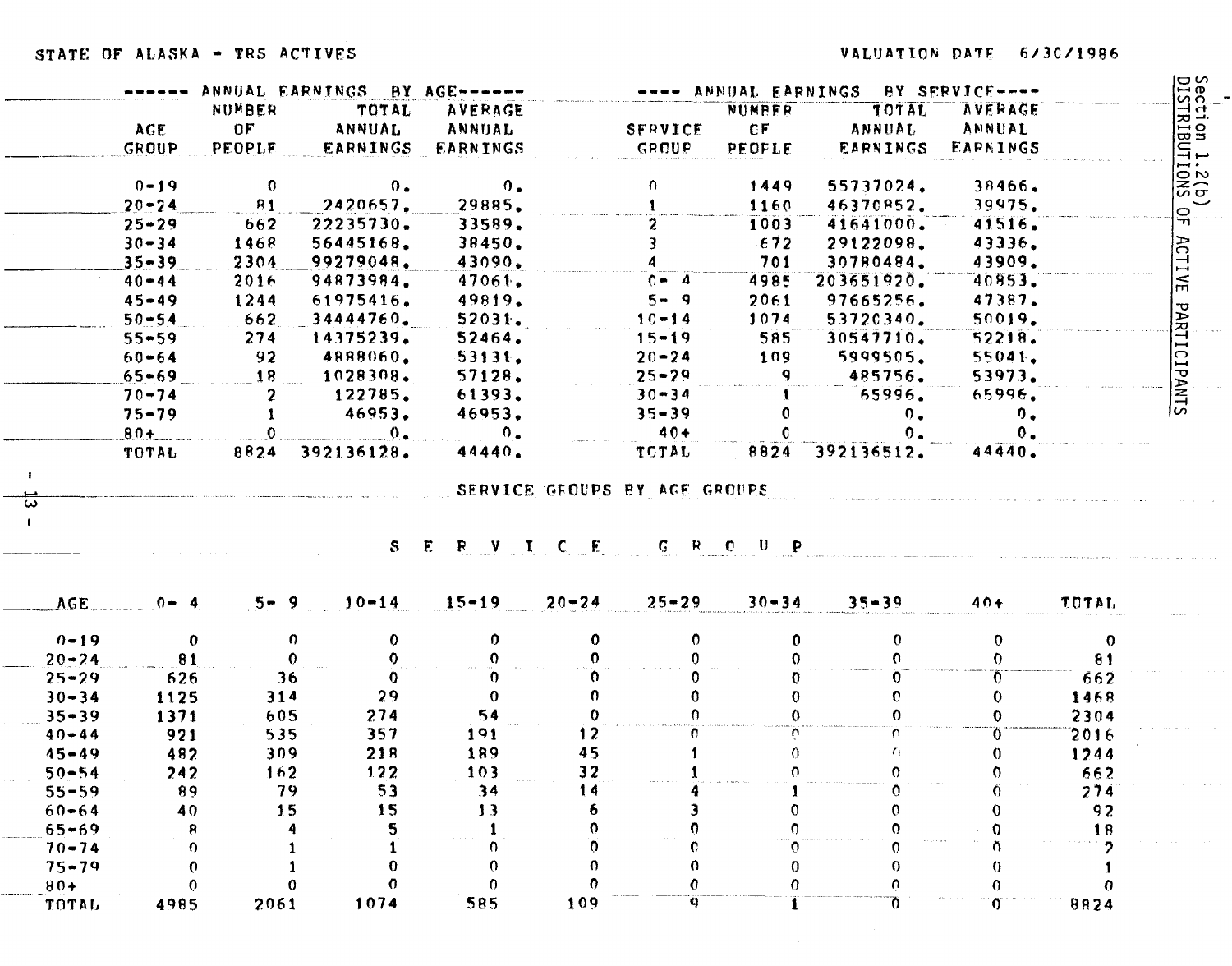### Section 1.2(c) STATISTICS ON NEW RETIREES DURING THE YEAR ENDING JUNE 30

|                              | 1982           | 1983           | 1984    | 1985    | 1986           |
|------------------------------|----------------|----------------|---------|---------|----------------|
| Service                      |                |                |         |         |                |
| Number                       | 109            | 242            | 179     | 279     | 179            |
| Average Age<br>At Retirement | 55.24          | 54.54          | 54.66   | 54.95   | 56.06          |
| Average Benefit              | \$1,425        | \$1,680        | \$1,770 | \$2,011 | \$1,968        |
|                              | $\blacksquare$ |                |         |         |                |
| Disability                   |                |                |         |         |                |
| Number                       | 10             | $\overline{7}$ | 5       | 6       | $\overline{7}$ |
| Average Age<br>At Retirement | 44.47          | 45.03          | 52.60   | 48.57   | 43.48          |
| Average Benefit              | \$2,075        | \$2,333        | \$2,749 | \$2,500 | \$2,648        |
| Survivor                     |                |                |         |         |                |
| Number                       | 5              | 3              | 8       | 4       | $\mathbf{3}$   |
| Average Age<br>At Retirement | 67.39          | 43.36          | 53.65   | 46.78   | 45.47          |
| Average Benefit              | 700<br>\$      | \$1,727        | \$1,330 | \$2,452 | \$1,942        |
| Total                        |                |                |         |         |                |
| Number                       | 124            | 252            | 192     | 289     | 189            |
| Average Age<br>At Retirement | 55.70          | 54.14          | 54.53   | 54.70   | 55.43          |
| Average Benefit              | \$1,448        | \$1,699        | \$1,777 | \$2,027 | \$1,992        |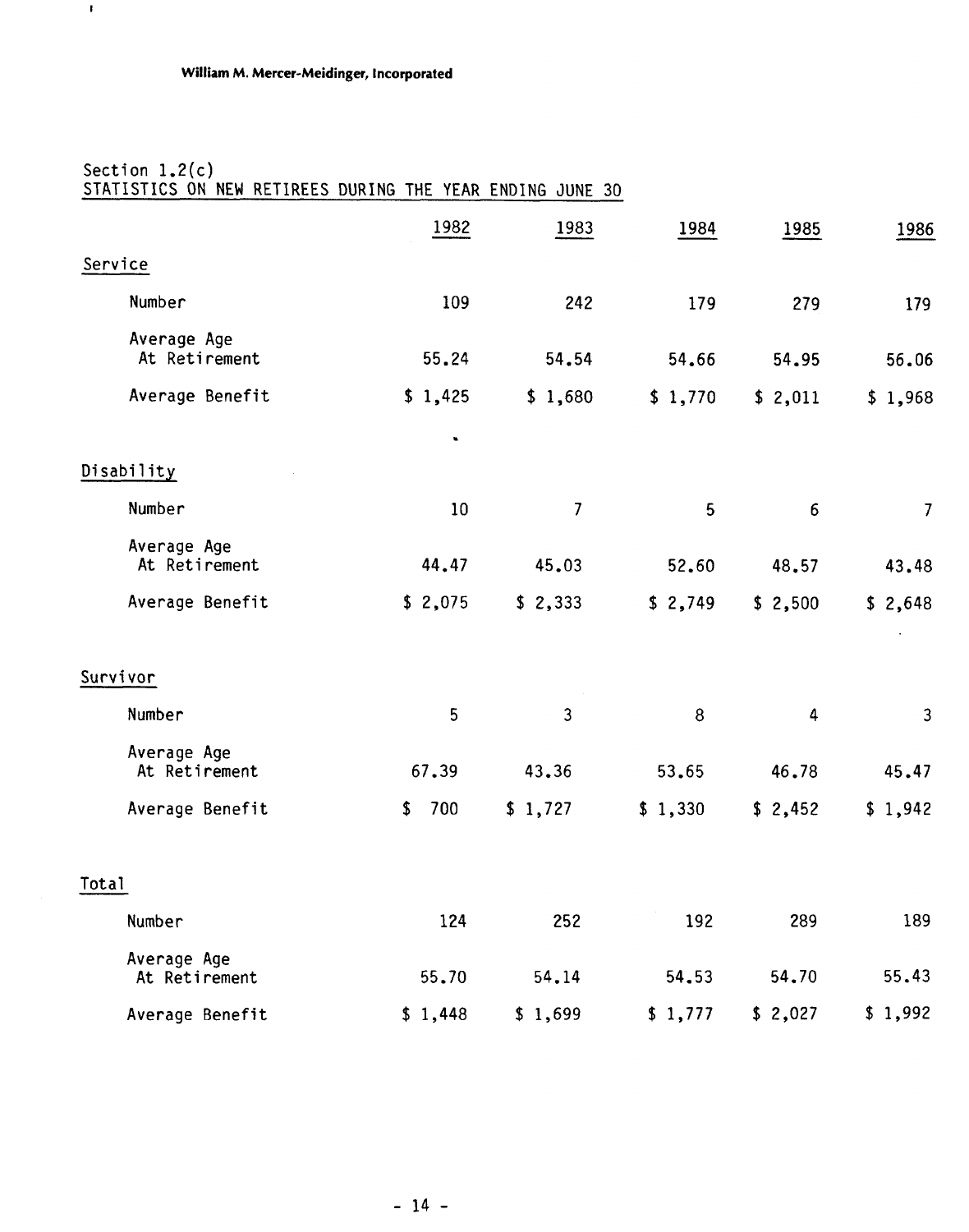#### Section 1.2(d) STATISTICS ON ALL RETIREES AS OF JUNE 30

 $\mathbf{L}$ 

|                                                                                                                                                                                                                     | 1982<br>1983                                                                                                           | 1984                                                                                          | 1985                                                  | 1986                                                 |
|---------------------------------------------------------------------------------------------------------------------------------------------------------------------------------------------------------------------|------------------------------------------------------------------------------------------------------------------------|-----------------------------------------------------------------------------------------------|-------------------------------------------------------|------------------------------------------------------|
| Normal Retirement                                                                                                                                                                                                   |                                                                                                                        |                                                                                               |                                                       |                                                      |
| Number, Prior Year<br>Net Change During Year<br>- 99<br>Number, This Year<br>Average Age At Retirement 57.59 57.01<br>Average Age Now 64.19 63.44 64.13<br>Average Monthly Benefit \$1,192.75 \$1,305.08 \$1,316.92 | 1,262<br>1,361<br>218<br>$1,361$ $1,579$                                                                               | 1,579<br>48<br>1,627<br>56.96                                                                 | 1,627<br>228<br>1,855<br>56,57<br>63.49<br>\$1,537.09 | 1,855<br>67<br>1,922<br>56.47<br>64.01<br>\$1,549.08 |
| Surviving Spouse's Benefits                                                                                                                                                                                         |                                                                                                                        |                                                                                               |                                                       |                                                      |
| Number, Prior Year<br>Net Change During Year<br>Number, This Year<br>Average Age At Retirement 59.74<br>66.11<br>Average Age Now<br>Average Monthly Benefit \$ 566.17                                               | 34<br>36 <sup>°</sup><br>$\overline{\mathbf{c}}$<br>$6^{\circ}$<br>36 <sup>2</sup><br>42<br>59.13<br>66.22<br>\$812.92 | 42<br>(2)<br>40<br>57.87<br>64.87<br>\$592.92                                                 | 40<br>24<br>64<br>57.29<br>66.20<br>\$952.64          | 64<br>-5<br>69<br>54.52<br>63.98<br>\$833.25         |
| Survivor's Benefits                                                                                                                                                                                                 |                                                                                                                        |                                                                                               |                                                       |                                                      |
| Number, Prior Year<br>Net Change During Year<br>Number, This Year<br>Average Age At Retirement 41.27<br>46.86<br>Average Age Now<br>Average Monthly Benefit \$1,184.33 \$1,264.17                                   | 31<br>31<br>$\overline{\phantom{0}}$<br>$\overline{4}$<br>35<br>31<br>37.83<br>43.09                                   | 35 <sub>2</sub><br>$\overline{\mathbf{c}}$<br>37 <sup>2</sup><br>35.47<br>41.09<br>\$1,247.17 | 37<br>-1<br>38<br>36,23<br>41.84<br>\$1,501.30        | 38<br>(4)<br>34<br>35.29<br>43.08<br>\$1,583.58      |
| Disabilities                                                                                                                                                                                                        |                                                                                                                        |                                                                                               |                                                       |                                                      |
| Number, Prior Year<br>Net Change During Year<br>Number, This Year<br>Number, This Year<br>Average Age At Retirement 44.13<br>Average Age Now 48.63 48.36 49.64<br>Average Monthly Benefit \$1,625.83 \$1,738.50     | 53<br>57<br>(1)<br>$\overline{4}$<br>57<br>56                                                                          | 56<br>$\overline{4}$<br>60<br>43.32 44.11<br>$$1,816.75$ $$2,025.77$                          | 60<br>5 <sub>5</sub><br>65<br>44.46<br>50.30          | 65<br>8<br>73<br>44.55<br>50.64<br>\$2,002.75        |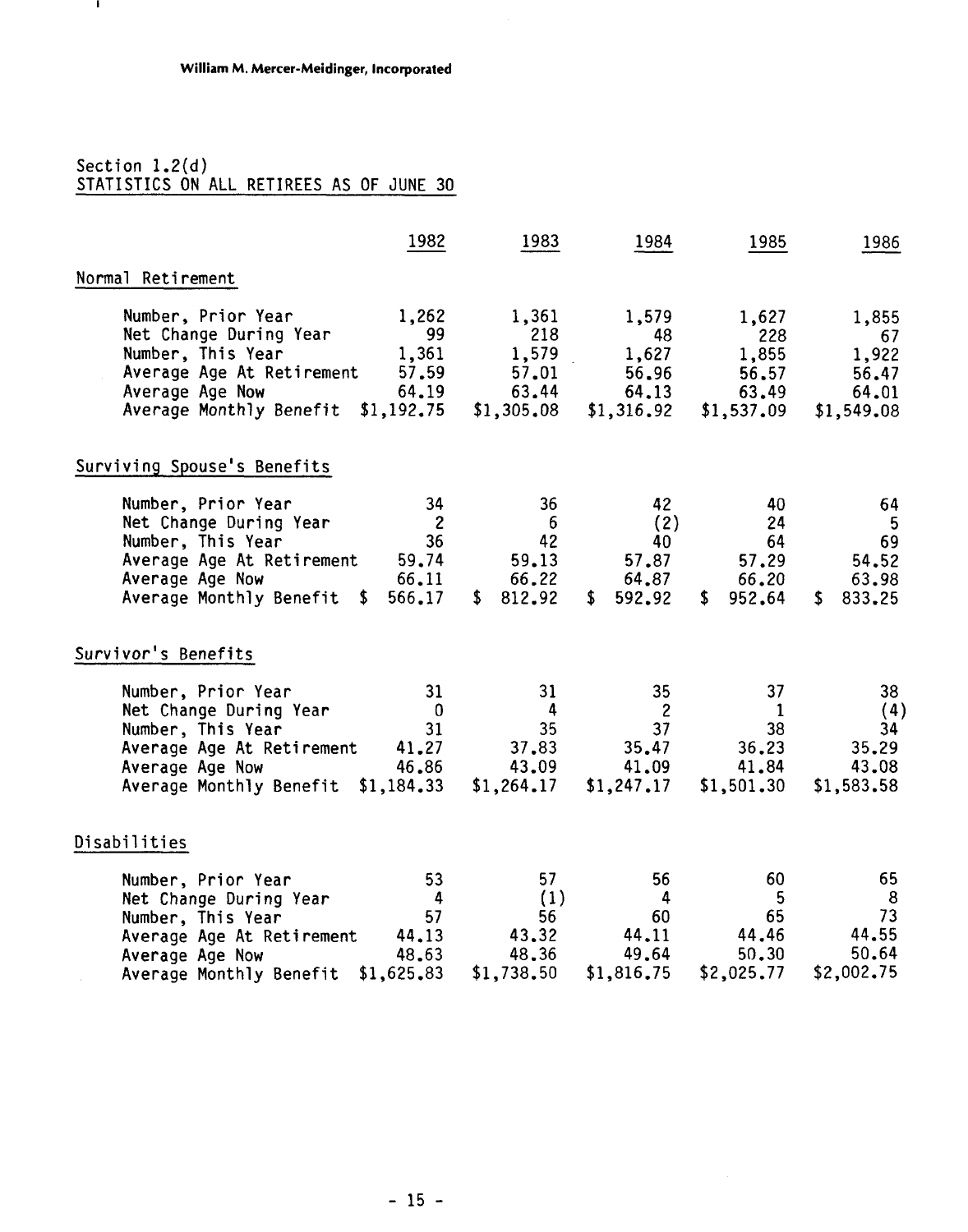|                |              |               | ANNUAL BENEFIT BY AGE------ |                |              |                               |                              | ANNUAL PENEFIT BY SERVICE---- |                          |             |
|----------------|--------------|---------------|-----------------------------|----------------|--------------|-------------------------------|------------------------------|-------------------------------|--------------------------|-------------|
|                |              | <b>NUMBER</b> | TOTAL                       | <b>AVERAGE</b> |              |                               | <b>NUMPFR</b>                | <b>TOTAL</b>                  | <b>AVERAGE</b>           |             |
|                | <b>AGE</b>   | OF            | ANNUAL                      | <b>ANNUAL</b>  |              | <b>SERVICE</b>                | OF                           | ANNUAT,                       | <b>ANNUAL</b>            |             |
|                | <b>GROUP</b> | PEOPLE        | <b>BENEFIT</b>              | <b>BENEFIT</b> |              | GROUP                         | <b>PECPLE</b>                | <b>BENEFIT</b>                | <b>BENEFIT</b>           |             |
|                | $0 - 19$     | 3             | 13956.                      | 4652.          |              | 0                             | 189                          | 4520552.                      | 23918.                   |             |
|                | $20 - 24$    |               | 14400.                      | 4800.          |              |                               | 195                          | 4615349.                      | 23668.                   |             |
|                | $25 - 29$    | 0.            | $0_{\bullet}$               | $0_{\bullet}$  |              |                               | 191                          | 4204133.                      | 22011.                   |             |
|                | $30 - 34$    | 2.            | 60554.                      | 30277.         |              |                               | 127                          | 2462540.                      | 19390.                   |             |
|                | $35 - 39$    |               | 141427.                     | 20204.         |              |                               | 124                          | 2352019.                      | 18968.                   |             |
|                | $40 - 44$    | 29            | 633313.                     | 21838.         |              | $0 - 4$                       | 826                          | 18154592.                     | 21979.                   |             |
|                | $45 - 49$    | 114           | 2506314.                    | 21985.         |              | $5 - 9$                       | 712                          | 12408859.                     | 17428.                   |             |
|                | $50 - 54$    | 286           | 5276842.                    | 21947.         |              | $10 - 14$                     | 403                          | 5830046.                      | 14467.                   |             |
|                | $55 - 59$    | 392           | 7835069.                    | 19987.         |              | $15 - 19$                     | 107                          | 1545397.                      | 14443.                   |             |
|                | $60 - 64$    | 391           | 7227547.                    | 18485.         |              | $20 - 24$                     | 41                           | 696205.                       | 16981.                   |             |
|                | $65 - 69$    | 359           | 6188019.                    | 17237.         |              | $25 - 29$                     | 6                            | $-121269.$                    | 20211.                   |             |
|                | $70 - 74$    | 244           | 3856886.                    | 15807.         |              | $30 - 34$                     | 3                            | 61596.                        | 20532.                   |             |
|                | $75 - 79$    | 157           | 2346138.                    | 14944.         |              | $35 - 39$                     | 0                            | $^{\circ}$ .                  | $\mathbf{0}$ .           |             |
|                | $80 +$       | 111           | 1717502.                    | 15473.         |              | $40+$                         |                              | $^{\circ}$ .                  | $\mathbf{0}$ .           |             |
|                | TOTAL        | 2098          | 38817960.                   | 18502.         |              | TOTAL                         | 2098                         | 38817964.                     | 18502.                   |             |
| $\overline{5}$ |              |               |                             |                |              | SERVICE OFFUERS BY AGE GROUPS |                              |                               |                          |             |
|                |              |               |                             |                |              |                               |                              |                               |                          |             |
|                |              |               |                             | S E R V I      | $C - E$      |                               | $G$ $R$ $C$ $U$ $P$          |                               |                          |             |
|                |              |               |                             |                |              |                               |                              |                               |                          |             |
| AGE.           | $0 - 4$      | $5 - 9$       | $10 - 14$                   | $15 - 19$      | $20 - 24$    | $25 - 29$                     | $30 - 34$                    | $35 - 39$                     | $40+$                    | TOTAL.      |
| $0 - 19$       | 0            |               | $\mathbf{v}$                | 0              | 0            | O.                            | 0                            | $\mathbf{0}$                  | $\mathbf{0}$             |             |
| $20 - 24$      | 0            |               |                             |                | <sup>o</sup> | n.                            | $\Omega$                     | O.                            | $\mathbf{0}$             |             |
| $25 - 29$      | 0            |               |                             |                |              | 0                             | $\overline{0}$               | $\Omega$                      | $\sigma$                 |             |
| $30 - 34$      | 2            |               |                             |                |              |                               | $\Omega$                     | $\mathbf{0}$                  | 0                        |             |
| $35 - 39$      |              |               | $\overline{2}$              |                |              |                               | O.                           | $\Omega$                      | $\mathbf{0}$             |             |
| $40 - 44$      | 16           | 10            |                             |                | n.           | O.                            | 0                            | $\overline{0}$                | π                        | 79          |
| $45 - 49$      | 99           | 11            |                             |                | O.           |                               | 0                            | 0                             | $\mathbf{0}$             | 114         |
| $50 - 54$      | 233          | 49            |                             |                | $\bullet$    | C.                            | 0                            | $\Omega$                      | 0                        | 286         |
| $55 - 59$      | 217          | 153           | 20                          |                |              | $\Omega$                      | 0                            | 0                             | $\Omega$                 | 392         |
| $60 - 64$      | 152          | 205           | 32                          | 2              | 0            | $\mathbf 0$                   | $\mathbf{0}$                 | $\Omega$                      | $\theta$                 | 391         |
| $65 - 69$      | 80           | 188           | 88                          | 3              | $\Omega$     | $\Omega$                      | $\Omega$                     | 0                             | $\Omega$                 | 359         |
| $70 - 74$      | $17$         | 79            | 140                         | 7              |              | e                             | 0                            | Ō                             | Ō                        | 744         |
| $75 - 79$      | 5            |               | 94<br>9                     | 35             | 14           | $\mathbf{0}$                  | $\mathbf{0}$                 | $\mathbf{0}$                  | $\mathbf{0}$             | 157         |
| $80+$          | 1<br>826     | 712           | 17<br>403                   | 5R<br>107      | 25<br>41     | 6.                            | 3<br>$\overline{\mathbf{3}}$ | 0<br>$\overline{0}$           | $\mathbf{0}$<br>$\sigma$ | 111<br>2098 |
| TOTAL          |              |               |                             |                |              | $\overline{6}$                |                              |                               |                          |             |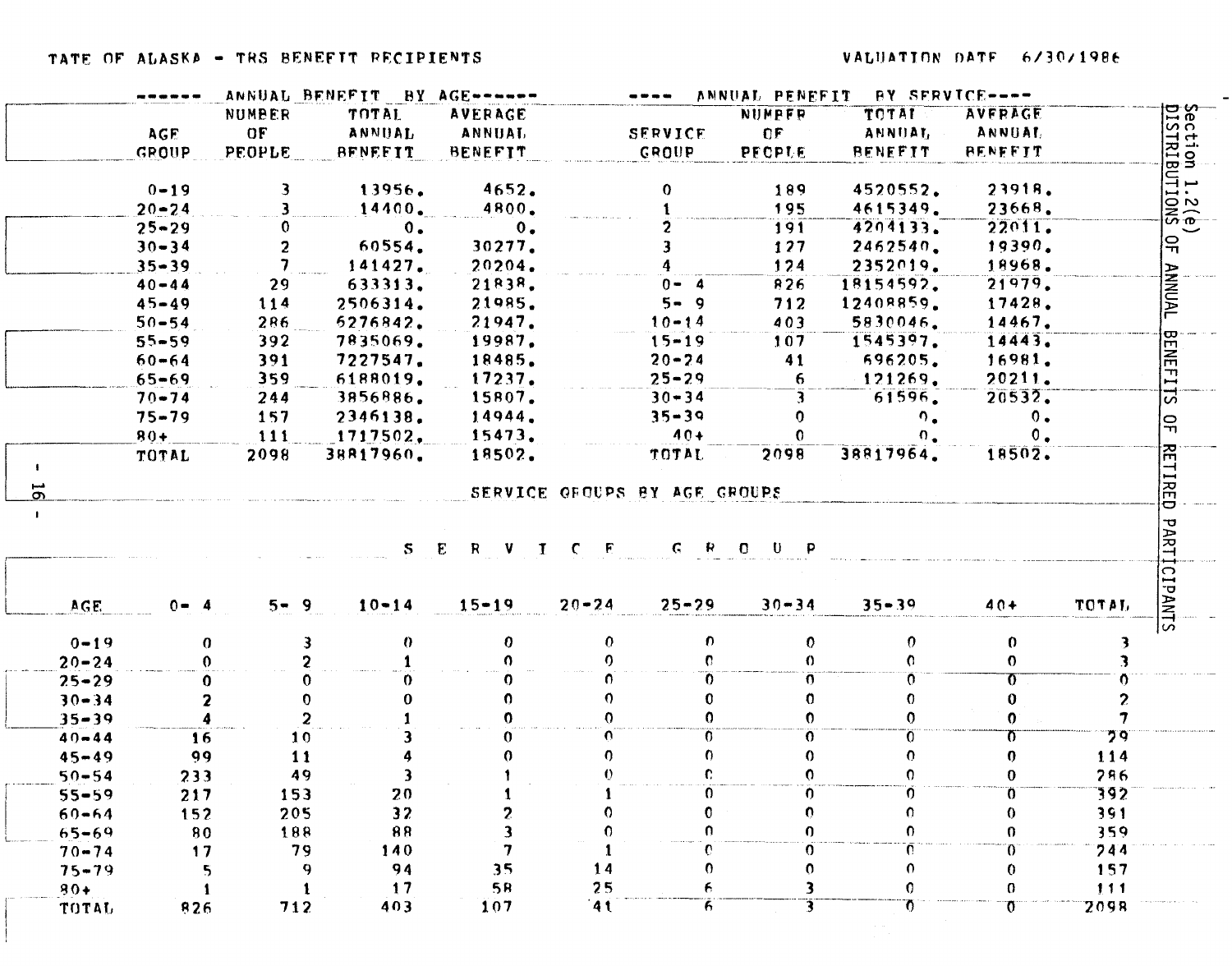Section 1.3 ACTUARIAL BASIS

#### Valuation of Liabilities

A. Actuarial Method - Projected Unit Credit. Liabilities and contributions shown in the report are computed using the Projected Unit Credit method of funding. The unfunded accrued benefit Unit Credit method of funding. The unfunded accrued benefit<br>liability is amortized over 25 years. Actuarial funding surpluses are amortized over the amortized over 25<br>are amortized over five years.

The objective under this method is to fund each participant's benefits under the plan as they accrue. Thus, each participant's total pension projected to retirement with salary scale is broken down into units, each associated with a year of past or future service. The principle underlying the method is that each unit is funded in the year for which it is credited. Typically, when the method is introduced there will be an initial liability for benefits credited for service prior to that date, and to the extent that this liability is not covered by Assets of the Plan existive since only industring is not coverted by Assets of the finant<br>there is an Unfunded Liability to be funded over a chosen period<br>in accordance with an amortization schedule.

An Accrued Liability is calculated at the valuation date as the present value of benefits credited with respect to service to that date.

The Unfunded Liability at the valuation date is the excess of the Accrued Liability over the Assets of the Plan. The level annual payment to be made over a stipulated number of years to amortize the Unfunded Liability is the Past Service Cost.

The Normal Cost is the present value of those benefits which are expected to be credited with respect to service during the year beginning on the valuation date.

Under this method, differences between the actual experience and that assumed in the determination of costs and liabilities will emerge as adjustments in the Unfunded Liability, subject to amortization.

**B.** Method For Accumulated Plan Benefit Values - The actuarial present value of accumulated plan benefits (the term used for Financial Accounting Standards Board purposes) and present value of vested accumulated benefits are a measure of plan benefits which have been earned to date. These are not only a valuation of retirement benefits, but also of deferred vested, death benefits, and other ancillary benefits. Earnings and service for benefit purposes which are expected to be earned after the valuation date are<br>excluded from these values.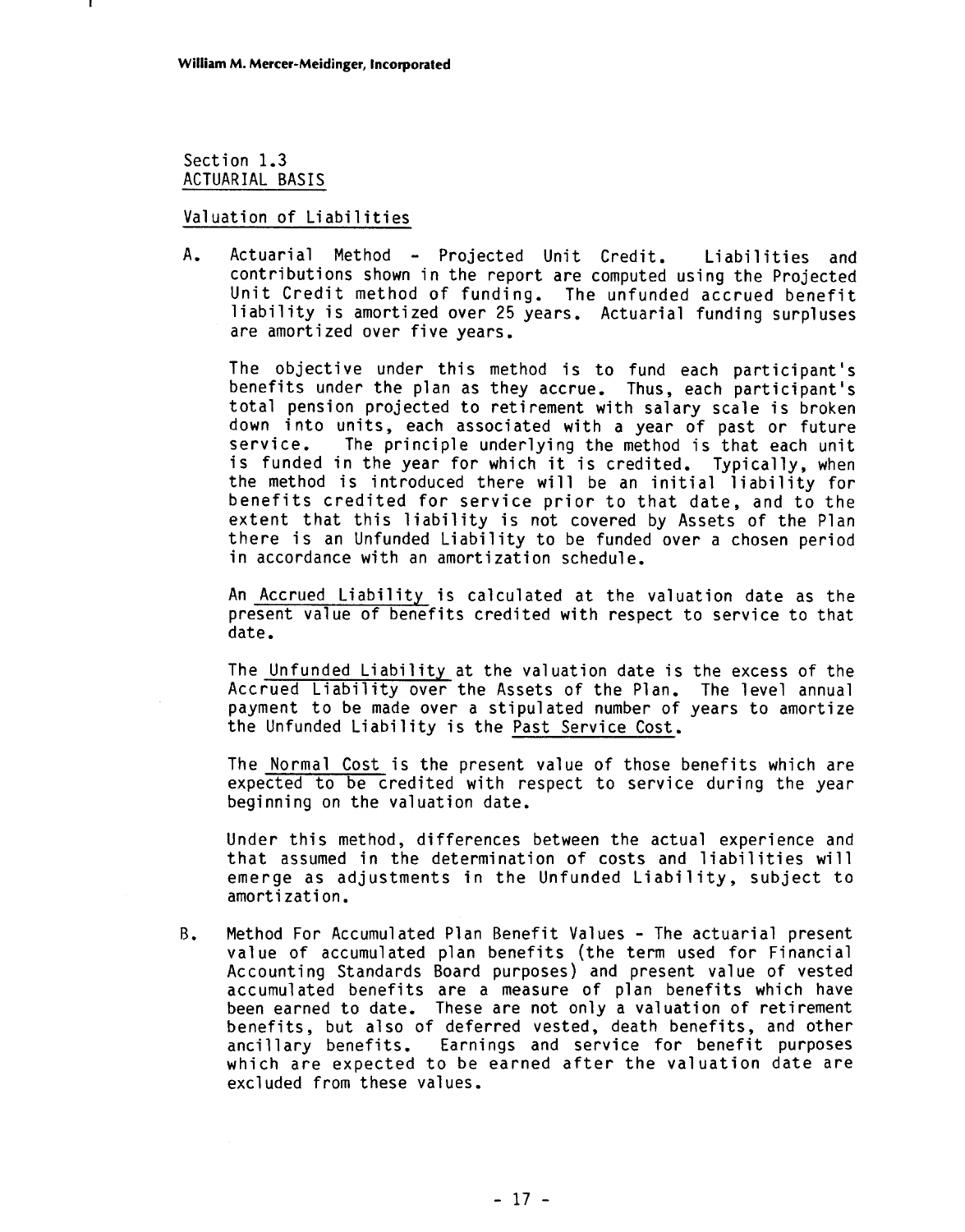The actuarial assumptions used to determine these values are identical to those used for the funding purposes.

In estimating accumulated benefits, final average compensation is based on compensation data in the possession of the actuary.

C. Actuarial Assumptions -

| 1. Interest             | 9% per year, compounded annually,<br>net of expenses.                                                                                                                                                                                                          |
|-------------------------|----------------------------------------------------------------------------------------------------------------------------------------------------------------------------------------------------------------------------------------------------------------|
| 2. Salary Scale         | 6.5% per year for the first five<br>years of employment and 5.5% per<br>year thereafter.                                                                                                                                                                       |
| 3. Health Inflation     | 9% per year.                                                                                                                                                                                                                                                   |
| 4. Mortality            | 1984 Unisex Pension Mortality Table<br>set back 1-1/2 years.                                                                                                                                                                                                   |
| 5. Turnover             | Based upon the 1981-85 actual total<br>turnover experience. (See Table 1).                                                                                                                                                                                     |
| 6. Disability           | Incidence rates in accordance with<br>Table 2. Post-disability mortality<br>in accordance with rates published<br>by the Pension Benefit Guaranty<br>Corporation to reflect mortality of<br>those receiving disability benefits<br>under Social Security.      |
| 7. Retirement Age       | Retirement rates based on actual<br>experience in accordance with Table<br>3.                                                                                                                                                                                  |
| 8. Spouse's Age         | Wives are assumed to be four years<br>younger than husbands.                                                                                                                                                                                                   |
| 9. Contribution Refunds | 100% of those terminating after age<br>35 with eight or more years of<br>service will<br>leave<br>their<br>contributions and thereby retain<br>their deferred vested benefit. All<br>others who terminate are assumed to<br>have their contributions refunded. |
| 10. C.0.L.A.            | 54% of those receiving retirement<br>will be eligible for<br>benefits<br>C.0.L.A.                                                                                                                                                                              |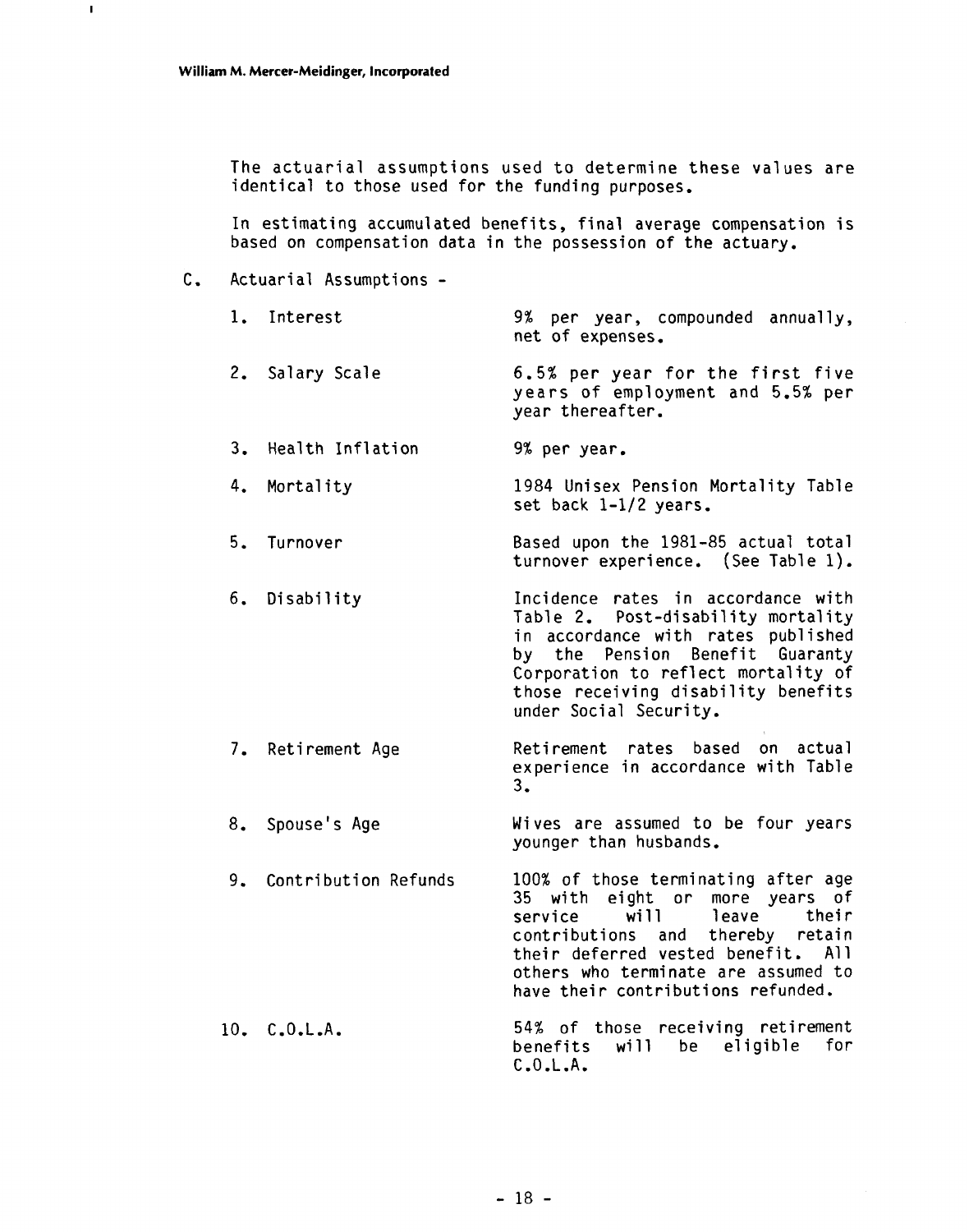11. Sick Leave 12. Expenses 4.7 days of unused sick leave for each year of service will be available to be credited once the member is retired. Expenses are covered in the interest assumption.

#### Valuation of Assets

Based upon the three-year average ratio between market and book values of the System's assets, except that bonds are carried at book value. Assets are accounted for on an accrued basis.

#### Val uation of Medical Benefits

Medical benefits for retirees are provided by the payment of premiums from the fund. A pre-65 cost and lower post-65 cost (due to Medicare) were assumed such that the total rate for all retirees equals the present premium rate. These medical premiums are then increased with the health inflation assumption. The actuarial cost method used for funding retirement benefits is also used to fund health benefits.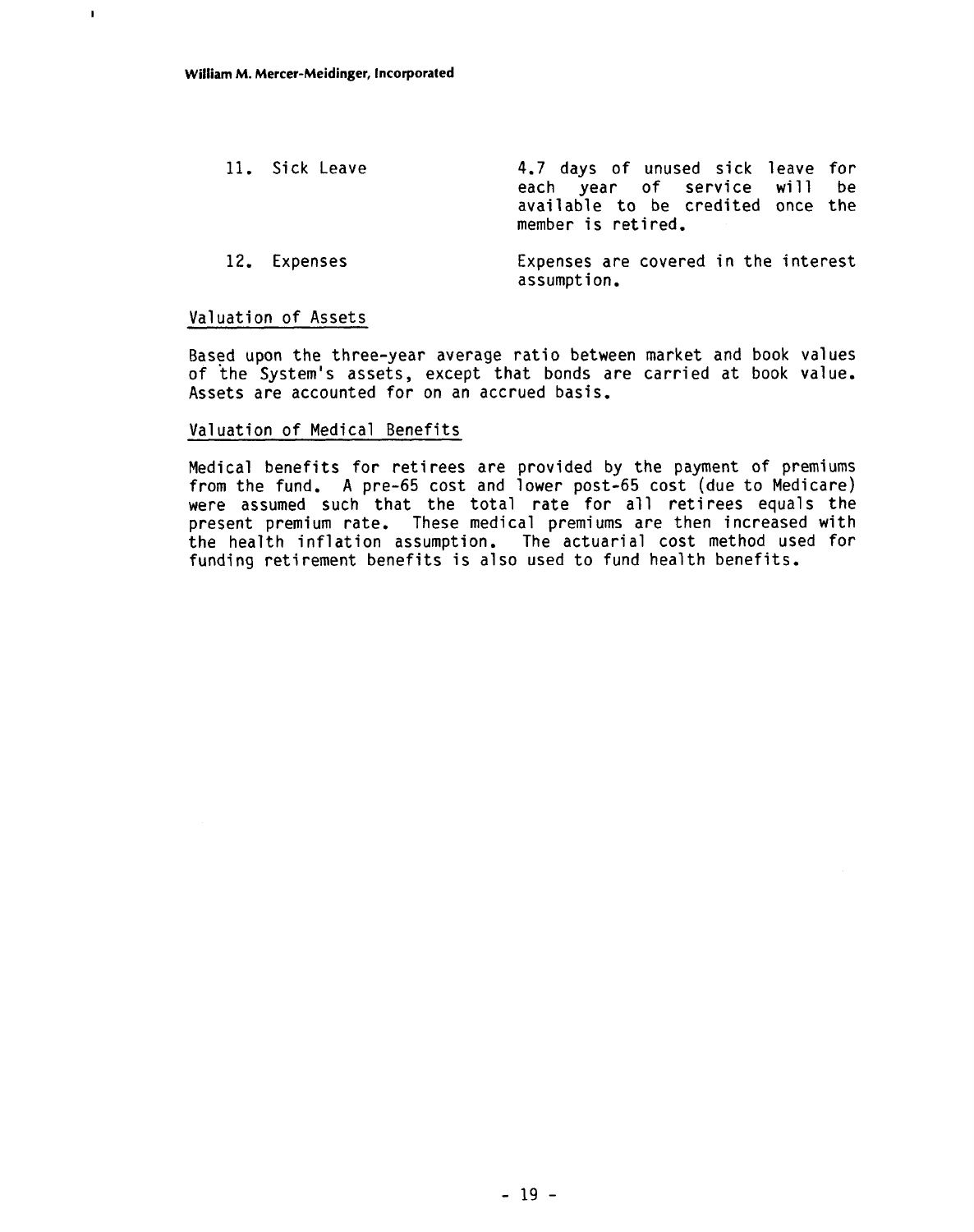# TABLE 1

# ALASKA TRS

### TOTAL TURNOVER ASSUMPTIONS

| During the First 10 Years     | Select Rates of Turnover<br>of Employment | Ultimate Rates of Turnover<br>After the First 10 Years<br>of Employment |            |  |  |  |
|-------------------------------|-------------------------------------------|-------------------------------------------------------------------------|------------|--|--|--|
| Year of<br>Employment         | Rate                                      | Ages                                                                    | Rate       |  |  |  |
| 1<br>$\overline{c}$<br>3<br>4 | $\cdot$ 17<br>.15<br>.12<br>.12           | $20 - 39$<br>$40+$                                                      | .03<br>.02 |  |  |  |
| 5<br>6                        | .11<br>.09                                |                                                                         |            |  |  |  |
| 7<br>8                        | .07<br>.07                                |                                                                         |            |  |  |  |
| 9<br>10                       | .07<br>.06                                |                                                                         |            |  |  |  |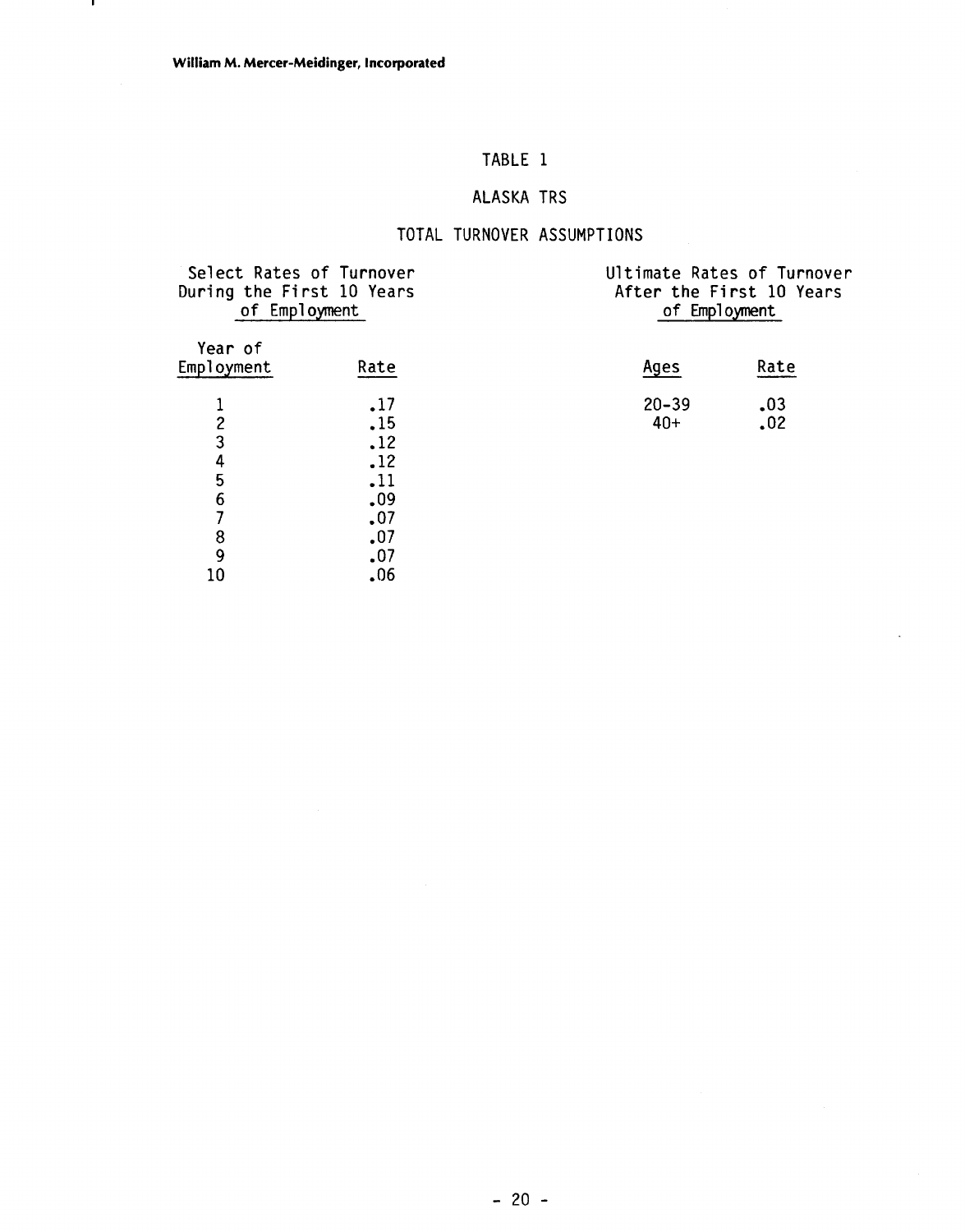**William M. Mercer-Meidinger, Incorporated** 

 $\mathbf{L}$ 

ALASKA TRS - DISABILITY RATES ANNUAL RATES PER 1,000 EMPLOYEES TY RATES<br>EMPLOYEES<br>Rate<br>42

| <u>Age</u>                 | Rate                            |
|----------------------------|---------------------------------|
| 20                         | .42                             |
| 21                         | .43                             |
| 22                         | .43                             |
| 23                         | .44                             |
| 24                         | .44                             |
| 25                         | .45                             |
| 26                         | .46                             |
| 27                         | .47                             |
| 28                         | .48                             |
| 29                         | 49ء                             |
| 30                         | $\cdot$ 50                      |
| 31<br>32<br>33<br>34<br>35 | .52<br>.53<br>.54<br>.56<br>.58 |
| 36                         | 59ء                             |
| 37                         | .62                             |
| 38                         | .64                             |
| 39                         | .67                             |
| 40                         | .69                             |
| 41                         | .72                             |
| 42                         | .76                             |
| 43                         | .82                             |
| 44                         | .89                             |
| 45                         | .97                             |
| 46                         | 1,06                            |
| 47                         | 1.15                            |
| 48                         | 1.24                            |
| 49                         | 1.34                            |
| 50                         | 1.44                            |
| 51                         | 1.56                            |
| 52                         | 1.72                            |
| 53                         | 1.91                            |
| 54                         | 2.13                            |
| 55                         | 2.40                            |
| 56                         | 2.75                            |
| 57                         | $\overline{3.20}$               |
| 58                         | 3.66                            |
| 59                         | 4.32                            |
| 60                         | 5.06                            |
| 61                         | 5.85                            |
| 62                         | 6.78                            |
| 63                         | 7.83                            |
| 64                         | 8.94                            |

 $-21 -$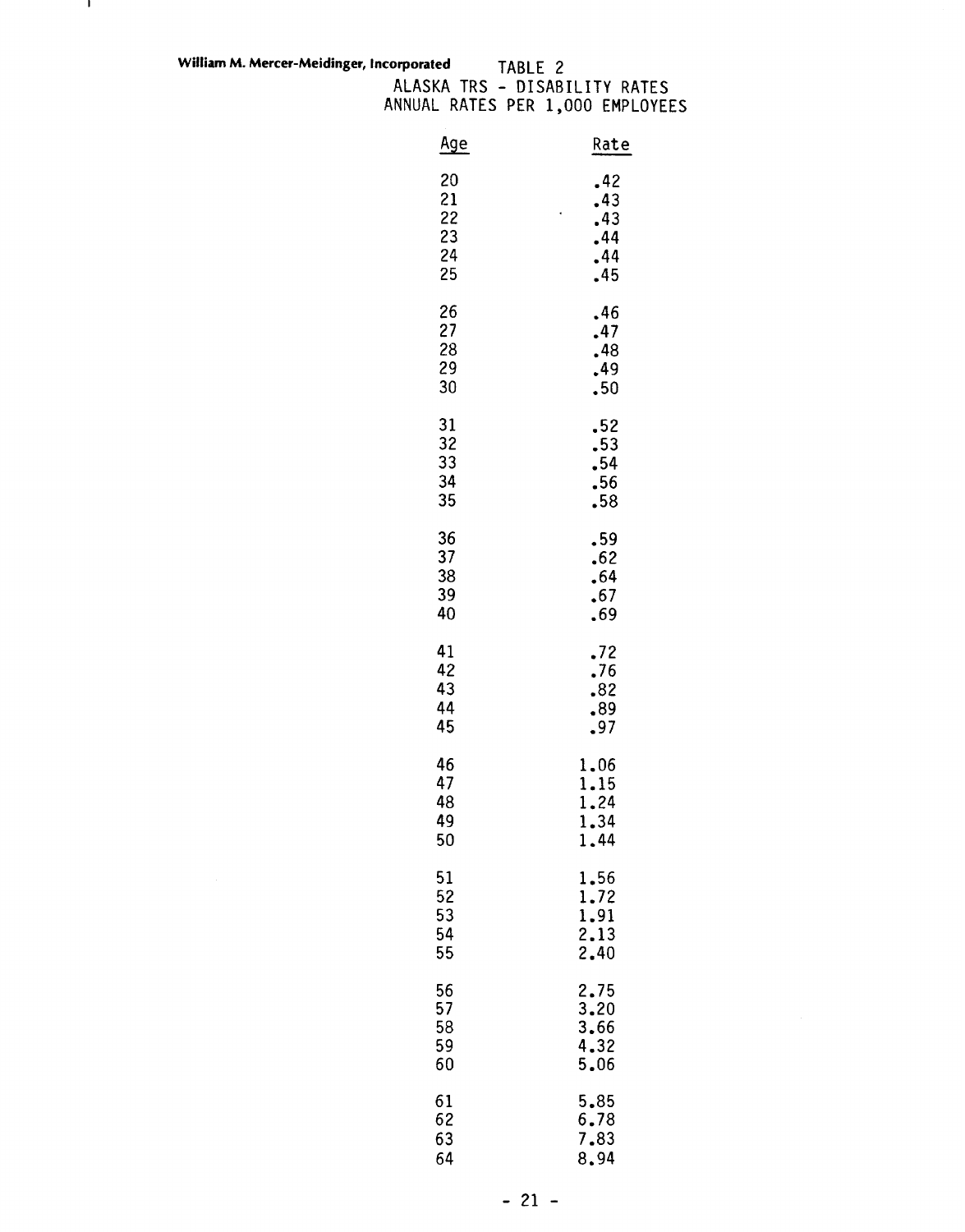$\mathbf{r}$ 

| TABLE |  |
|-------|--|
|-------|--|

### ALASKA TRS - RETIREMENT ASSUMPTION

| Age at     | Retirement |
|------------|------------|
| Retirement | Assumption |
|            |            |
| 50         | .063       |
| 51         | .063       |
| 52         | .063       |
| 53         | .063       |
| 54         | .063       |
|            |            |
| 55         | .117       |
| 56         | .117       |
| 57         | .117       |
| 58         | .117       |
| 59         | .117       |
|            |            |
| 60         | .260       |
| 61         | .180       |
| 62         | .210       |
| 63         | .240       |
| 64         | .270       |
|            |            |
| 65         | .540       |
| 66         | .820       |
| 67         | 1,000      |

For ages less than 50, teachers are assumed to retire two years after the earliest age they are eligible to retire.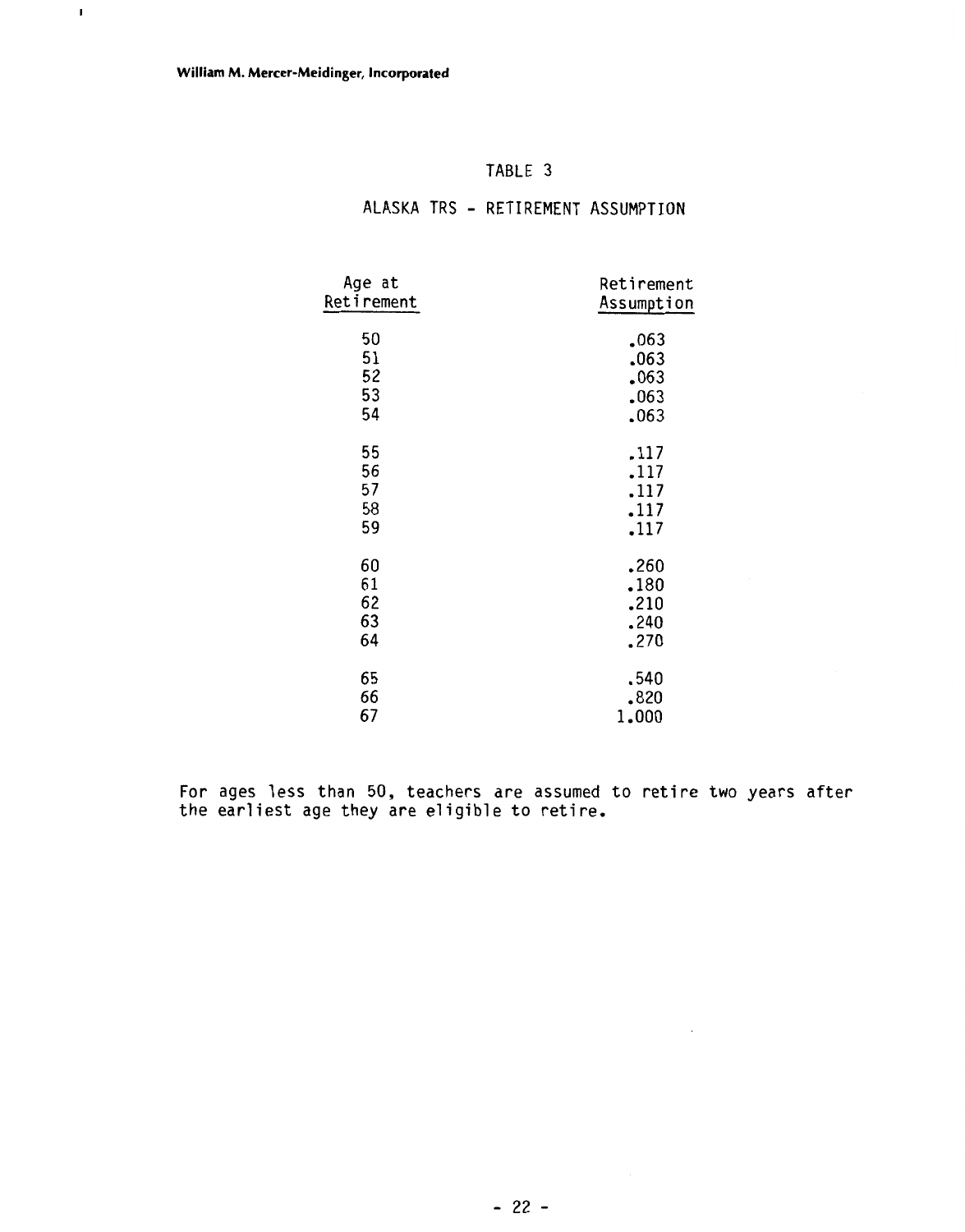#### Section 2 VALUATION RESULTS

- 1

This section sets forth the results of the actuarial valuation.

Section 2.l(a) shows the distribution of the assets as of June 30, 1986.

Section 2.l(b) shows the transactions of the plan's fund during the FY86,

Section 2.1(c) develops the valuation assets.

Section 2,2 shows the actuarial present values as of June 30, 1986.

Section 2.3 calculates the total contribution rate for FY89.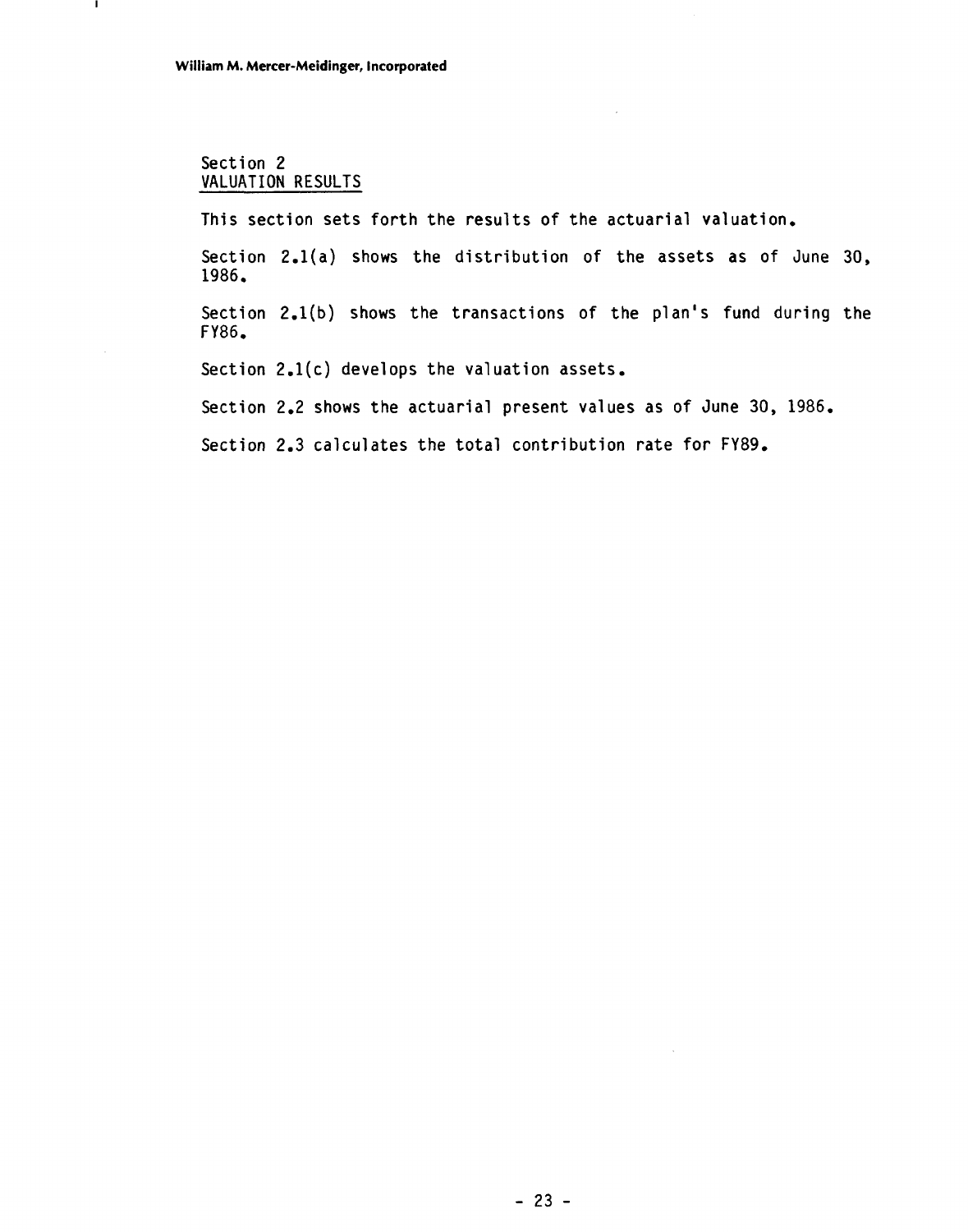- 1

 $\sim$ 

 $\sim 10^{11}$ 

### $2.1(a)$ ASSETS AS OF JUNE 30, 1986 (in thousands)

|                                    | Book Value   | Actuarial Value* |
|------------------------------------|--------------|------------------|
| Cash                               | \$11,907     | \$11,907         |
| Short-Term Investments             | 20,000       | 20,000           |
| U.S. Government Bonds              | 313,734      | 313,734          |
| Corporate Bonds                    | 123,816      | 123,816          |
| Common Stock                       | 232,205      | 281,712          |
| Foreign Stocks                     | 53,670       | 71,491           |
| Real Estate Equity Fund            | 59,599       | 64,860           |
| Loans & Mortgages                  | 169,653      | 169,653          |
| <b>Financial Futures</b>           | $\mathbf{1}$ | 1                |
| Accrued Receivables<br>and Expense | 20,704       | 20,704           |
| Total Assets                       | \$1,005,289  | \$1,077,878      |

\* All assets are at market value except U.S. Government bonds and corporate bonds which are valued at book value.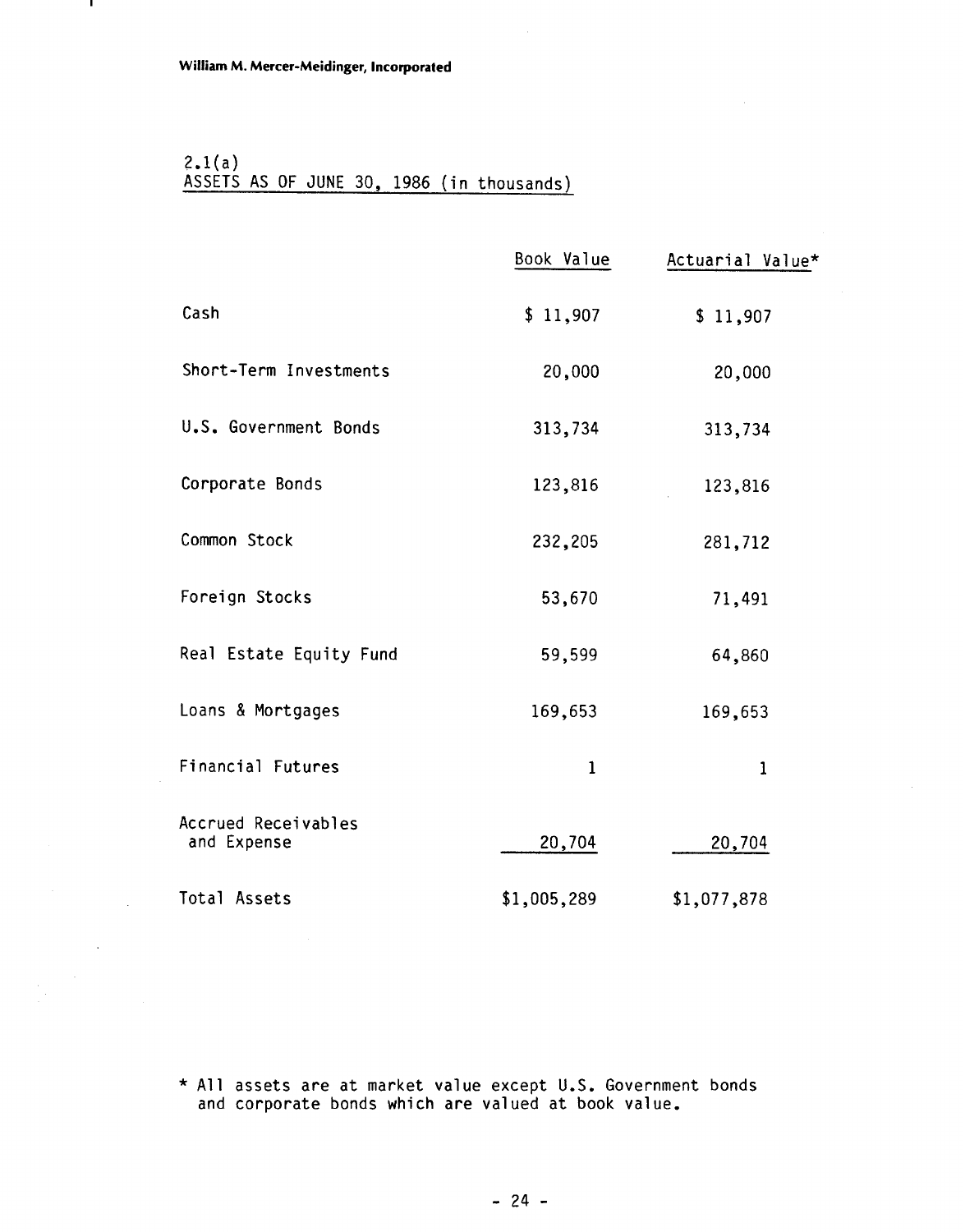$\ddot{\phantom{a}}$ 

 $\mathbf{I}$ 

#### Section 2.1(b) CHANGES IN NET MARKET VALUE OF ASSETS DURING FISCAL YEAR 1986 (in thousands)

| Net Assets, June 30, 1985                              |             | \$<br>866,333 |
|--------------------------------------------------------|-------------|---------------|
| Additions:                                             |             |               |
| Employee Contributions                                 | \$32,039    |               |
| Employer and State<br>Matching Contributions           | 69,276      |               |
| Dividend Income                                        | 7,054       |               |
| Interest Income                                        | 112,119     |               |
| Realized and Unrealized<br>Gain (Loss) on Investments  | 103,643     | 324,131       |
| Deductions:                                            |             |               |
| Medical Benefits                                       | \$<br>4,424 |               |
| Retirement Benefits                                    | 38,476      |               |
| Refunds of Contributions                               | 3,311       |               |
| Administrative Expenses                                | 2,603       | 48,814        |
| Net Assets, June 30, 1986                              |             | \$1,141,650   |
| Approximate Investment Return<br>Rate During the Year: |             |               |
| Based on Market Values                                 |             | 24.6%         |
| Based on Book Values                                   |             | 13.5%         |
| Based on Valuation Assets                              |             | 17.6%         |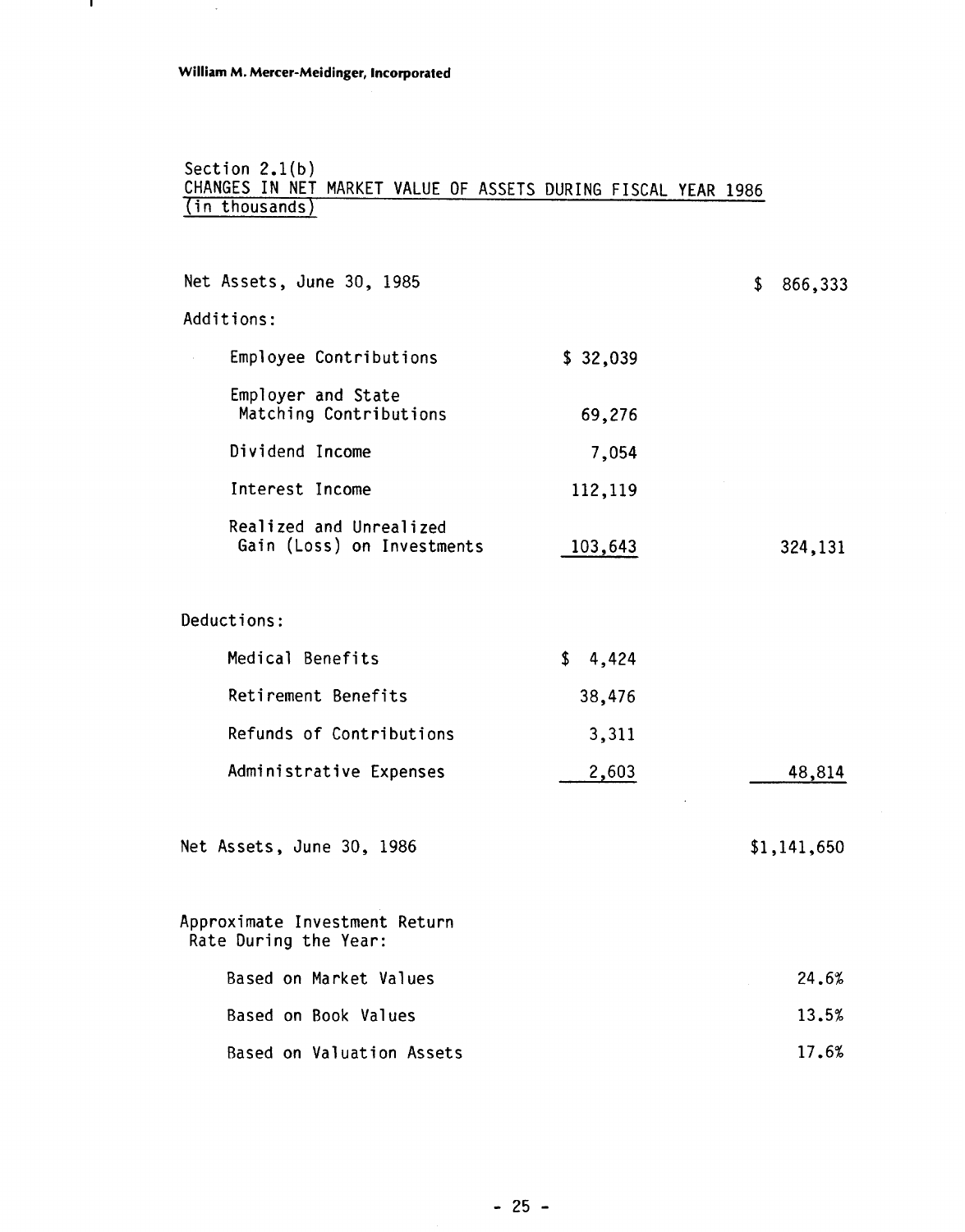л,

### Section 2,l(c) DEVELOPMENT OF VALUATION ASSETS AS OF JUNE 30, 1986 (in thousands)

|     |                                                                                                                       | Actuarial<br>Values | Book<br>Values | Ratio<br>(A/B) |        |
|-----|-----------------------------------------------------------------------------------------------------------------------|---------------------|----------------|----------------|--------|
|     | $(1)$ June 30, 1986                                                                                                   | \$1,077,878         | \$1,005,289    |                | 1.0722 |
| (2) | June 30, 1985                                                                                                         | \$<br>856,845       | \$<br>833,617  |                | 1.0279 |
|     | $(3)$ June 30, 1984                                                                                                   | \$<br>708,009       | \$<br>705,273  |                | 1.0039 |
| (4) | Average Ratio                                                                                                         |                     |                |                | 1.0347 |
| (5) | Cost Value at<br>June 30, 1986                                                                                        |                     |                | \$1,005,289    |        |
| (6) | Valuation Assets<br>at June 30, 1986<br>$(4) \times (5)$<br>but not outside<br>the range of book<br>and market values |                     |                | \$1,040,173    |        |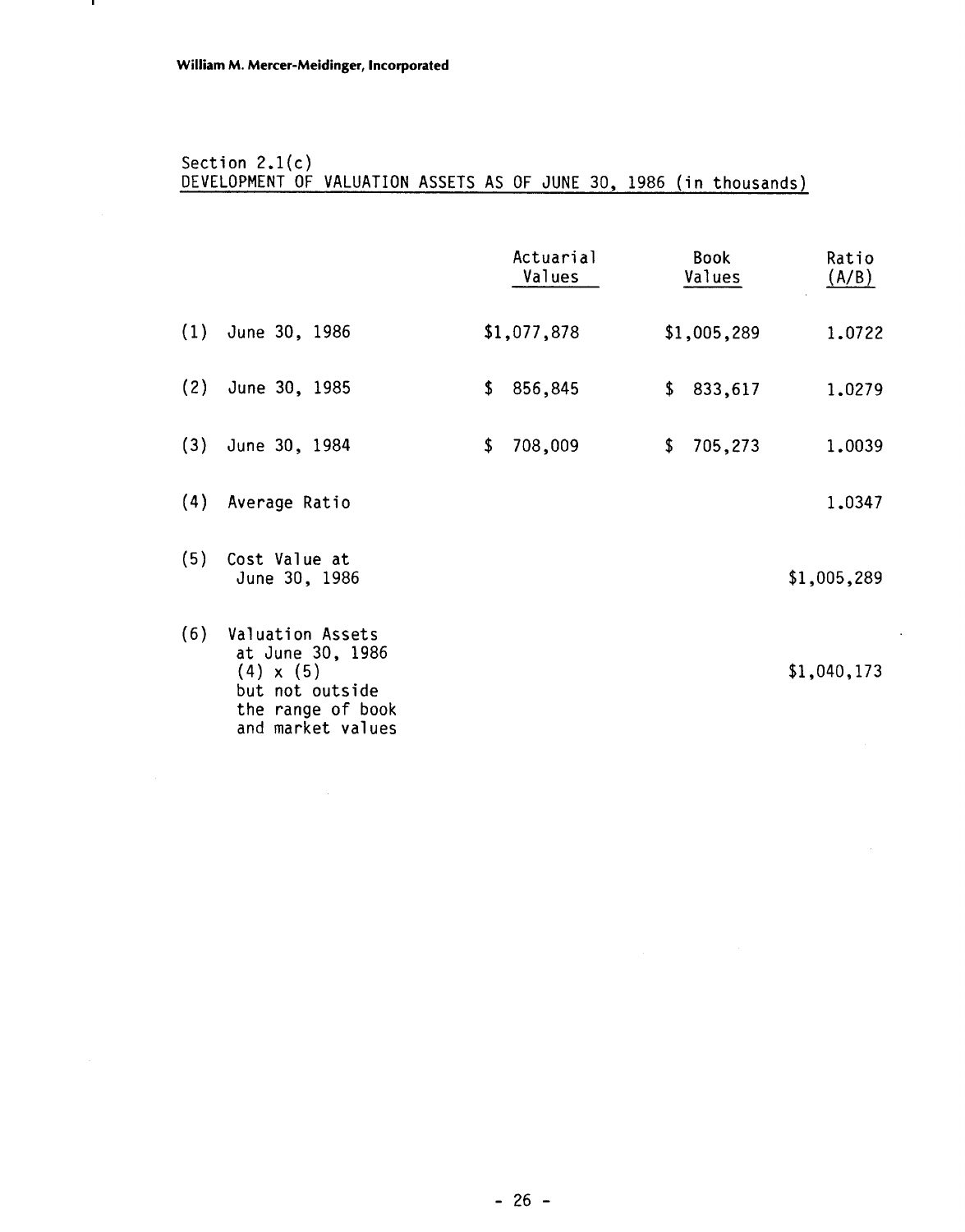### Section 2.2 ACTUARIAL PRESENT VALUES AS OF JUNE 30, 1986 (in thousands)

|                          | Normal Cost | Present Value of<br>Accrued Benefits |
|--------------------------|-------------|--------------------------------------|
| Active Members           |             |                                      |
| Retirement Benefits      | \$41,627    | \$<br>510,973                        |
| Termination Benefits     | 1,365       | 10,554                               |
| Return of Contributions  | 2,463       | 12,106                               |
| Disability Benefits      | 333         | 7,049                                |
| Death Benefits           | 1,263       | 14,685                               |
| . Health Benefits        | 17,999      | 158,178                              |
| Arrearage                | 0           | (24, 105)                            |
| Subtotal                 | \$65,050    | 689,440<br>\$                        |
|                          |             |                                      |
| Inactive Members         |             |                                      |
| Not Vested               |             | \$<br>7,262                          |
| Vested Terminations      |             | 55,808                               |
| Retirees & Beneficiaries |             | 363,263                              |
| Subtotal                 |             | \$<br>426,333                        |
|                          |             |                                      |
| Totals                   |             | \$1, 115, 773                        |